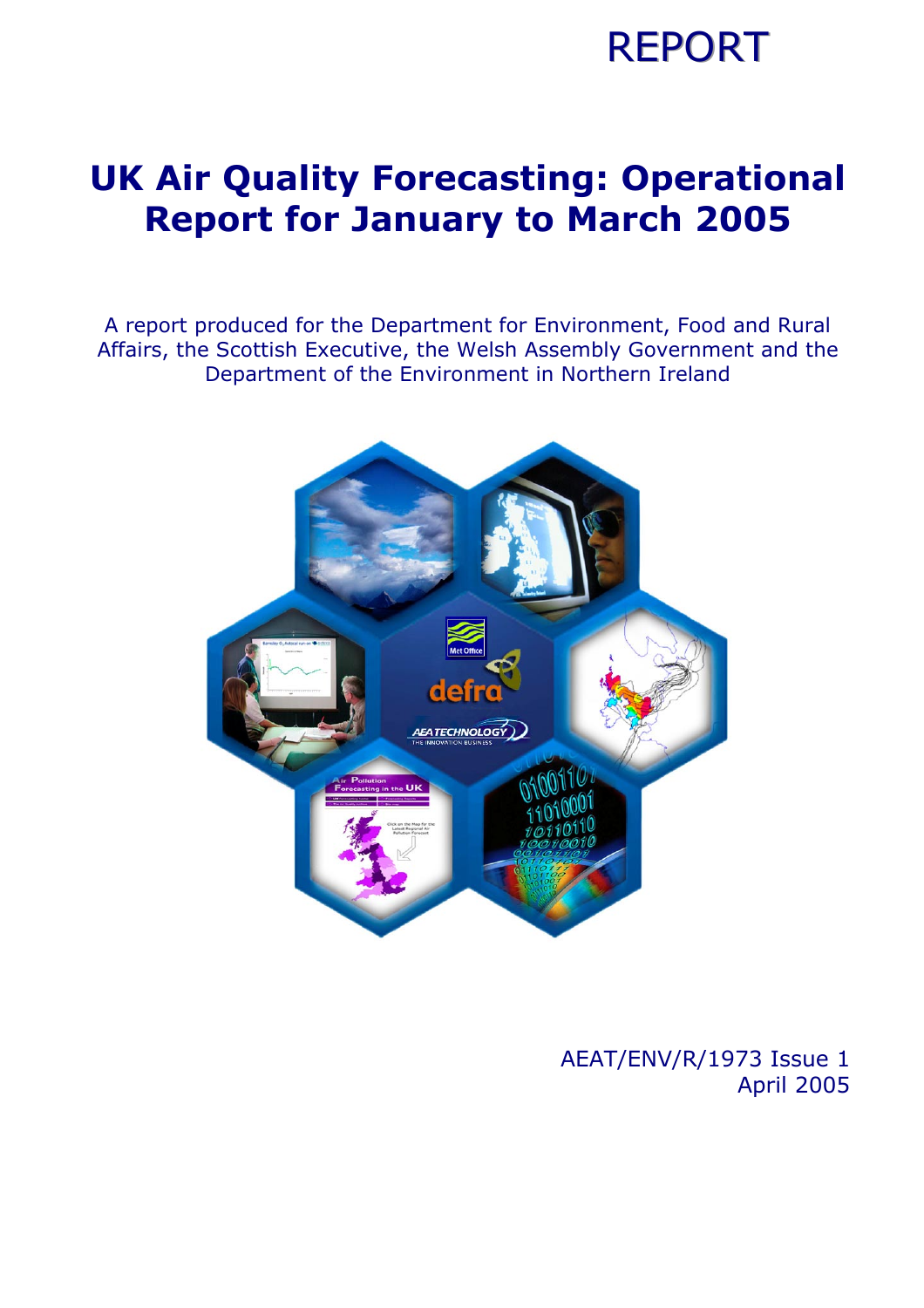### **UK Air Quality Forecasting: Operational Report for January to March 2005**

A report produced for the Department for Environment, Food and Rural Affairs, the Scottish Executive, the Welsh Assembly Government and the Department of the Environment in Northern Ireland

> AEAT/ENV/R/1973 Issue 1 April 2005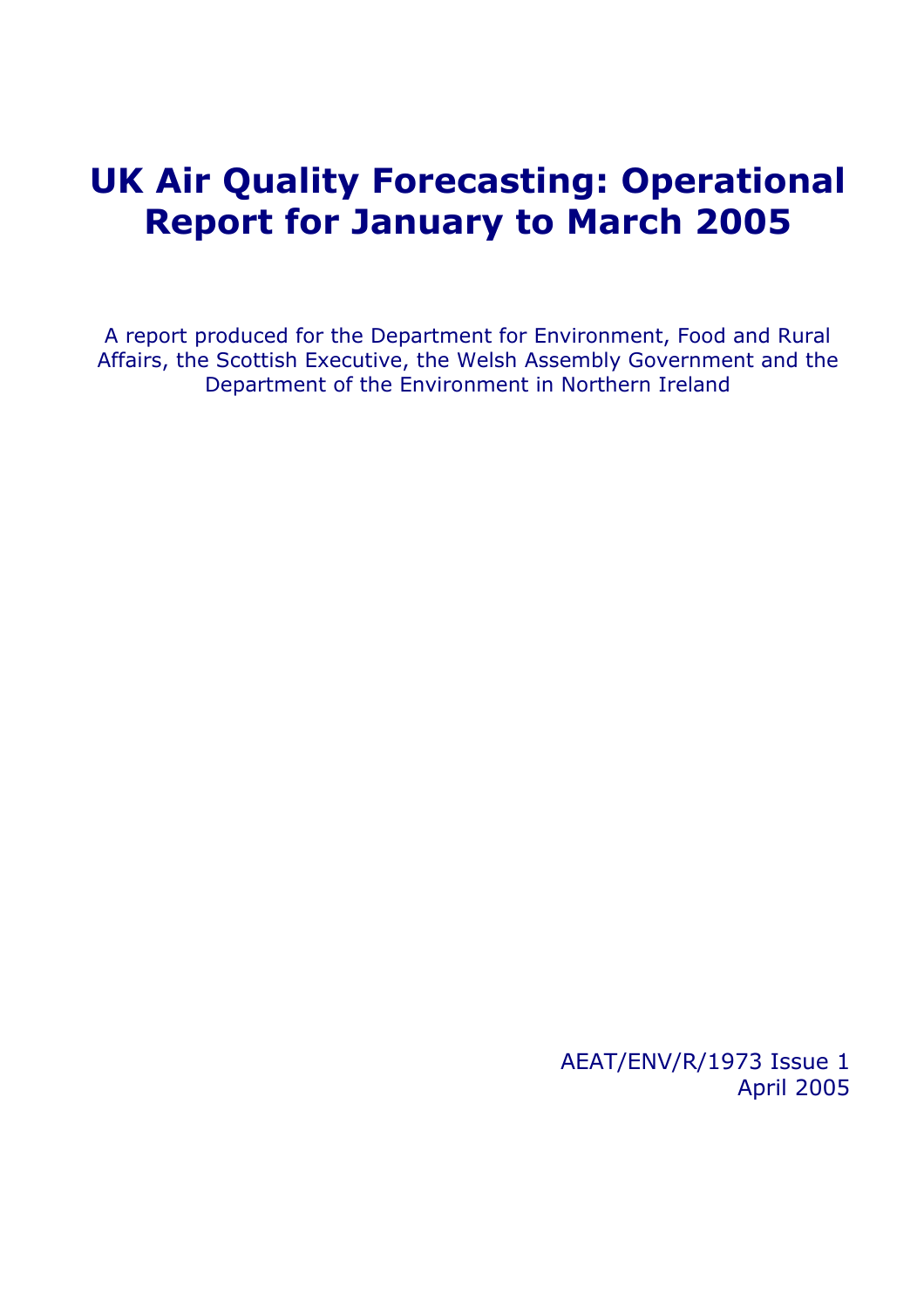| Title                                             | UK Air Quality Forecasting: Operational Report for January to March<br>2005.                                                                                              |
|---------------------------------------------------|---------------------------------------------------------------------------------------------------------------------------------------------------------------------------|
| <b>Customer</b>                                   | Department for Environment Food and Rural Affairs, the Scottish<br>Executive, the Welsh Assembly Government and the Department of the<br>Environment in Northern Ireland  |
| <b>Customer reference</b>                         | EPG 1/3/179                                                                                                                                                               |
| Confidentiality,<br>copyright and<br>reproduction | Copyright AEA Technology plc.<br>All rights reserved.<br>Enquiries about copyright and reproduction should be addressed to the<br>Commercial Manager, AEA Technology plc. |
| <b>File reference</b>                             | ED45099                                                                                                                                                                   |
| <b>Report number</b>                              | AEAT/ENV/R/1973 Issue 1                                                                                                                                                   |
| <b>Report status</b>                              | Issue 1                                                                                                                                                                   |

AEA Technology plc Netcen Building 551 **Harwell** Didcot Oxfordshire OX11 0QJ UK +44 (0) 870 190 6441 tel. +44 (0) 870 190 6608 fax.

Andy.cook@aeat.co.uk

 Netcen is an operating division of AEA Technology plc AEA Technology is certificated to BS EN ISO9001:(1994)

|                    | <b>Name</b> | Signature | <b>Date</b> |
|--------------------|-------------|-----------|-------------|
| <b>Author</b>      | Andy Cook   |           |             |
| <b>Reviewed by</b> | Paul Willis |           |             |
| <b>Approved by</b> | Jon Bower   |           |             |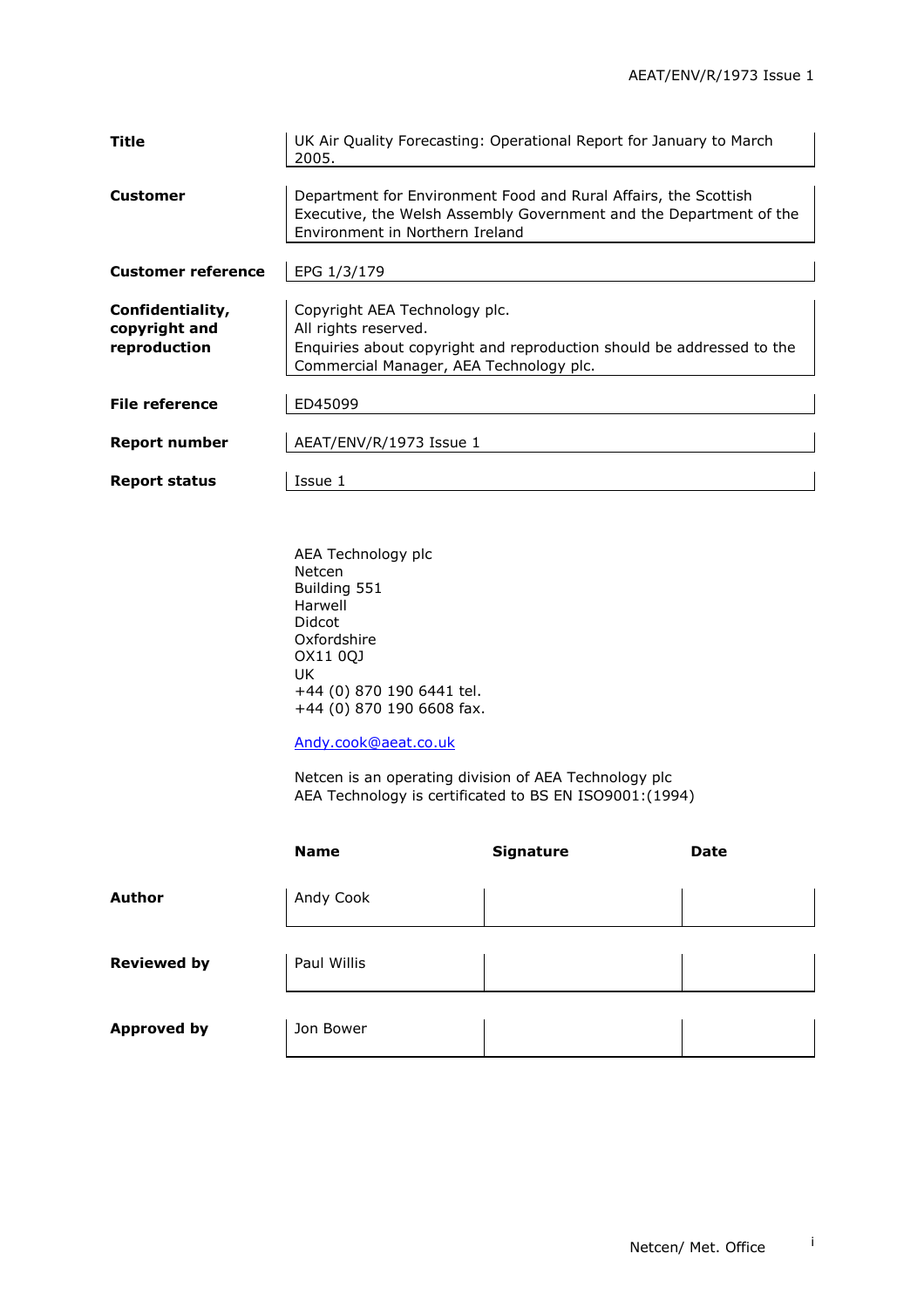## **Executive Summary**

This report covers the operational activities carried out by Netcen and the Met Office on the UK Air Quality Forecasting Contract from January to March 2005. The work is funded by the Department for Environment Food and Rural Affairs (Defra), the Scottish Executive, Welsh Assembly Government and the Department of the Environment in Northern Ireland.

During the first quarter of 2005, there were no days on which HIGH air pollution was recorded, therefore no associated forecast accuracy rates are presented. Many MODERATE days were measured, as could normally be expected. These MODERATE periods are recorded within the forecasting success and accuracy calculations. The forecasting success and accuracy for this quarter for HIGH and MODERATE episodes is summarised in Table 1 below.

Success figures for MODERATE forecasts issued show that a large proportion of measured polluted days were successfully forecast (percentage above  $100\%$ )<sup>1</sup>. An average accuracy figure of 78 % indicates that only 22 % of the forecast MODERATE levels were not measured and remained LOW. The accuracy figures tend to be lower due to the precautionary approach that Netcen takes when issuing the daily forecasts- we issue a forecast for MODERATE pollution when there is only a small chance that it will be recorded.

#### **Table 1 – Forecast success/accuracy for incidents1 above 'HIGH' and above 'MODERATE', January 1st to March 31st 2005.**

|                | <b>HIGH</b> |                      | <b>MODERATE</b> |                      |  |  |  |
|----------------|-------------|----------------------|-----------------|----------------------|--|--|--|
| Region/Area    |             | % success % accuracy |                 | % success % accuracy |  |  |  |
| Zones          | 100         | N/a                  | 143             | 86                   |  |  |  |
| Agglomerations | 100         | N/a                  | 160             | 69                   |  |  |  |

We continue to research ways of improving the air pollution forecasting system by:

- 1. Investigating ways of using automatic software systems to streamline the activities within the forecasting process, thus allowing forecasters to spend their time more productively considering the most accurate forecasts.
- 2. Researching the chemistry used in our models, in particular the  $NO<sub>x</sub>$  >NO<sub>2</sub> conversion used in NAME, and the chemical schemes for secondary  $PM_{10}$  and ozone.
- 3. Improving the NAME model used for ad-hoc analyses. In particular, recent improvements have assisted with investigations of the possible long-range transport of  $PM_{10}$  pollution from forest fires in Russia and the long-range transport of particles from Saharan Dust Storms.
- 4. Improving and updating the emissions inventories used in our models.

ł

There were no reported breakdowns in the forecasting service between January and March; all bulletins were delivered to the Air Quality Communications contractor on time.

<sup>&</sup>lt;sup>1</sup> Note that the calculations of accuracy and success rates are based on a successful prediction being  $\pm 1$  of the measured index; it is therefore possible to record rates in excess of 100% rather than 'true' percentages.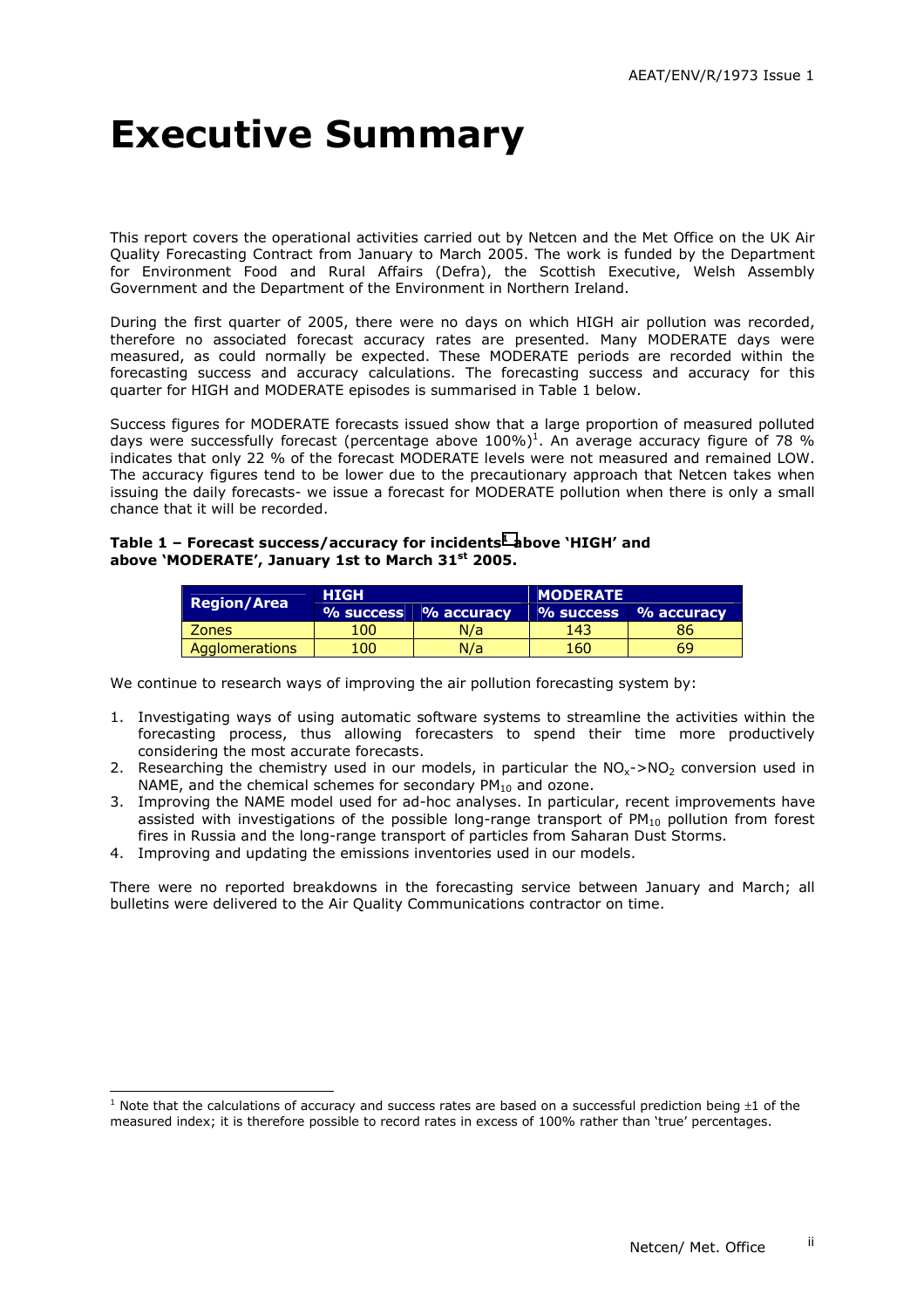## **Contents**

|                | Ϊi<br><b>Executive Summary</b><br>$\overline{\mathbf{2}}$<br>3<br><b>QUARTERLY REPORT FORMAT</b><br>3<br>$\overline{3}$<br><b>OZONE WEB DEVELOPMENT</b><br>4<br>FORECAST ANALYSIS FOR JANUARY 1ST TO MARCH 31ST 2005.<br>5<br>15<br>15<br>15<br>15<br>16 |    |
|----------------|----------------------------------------------------------------------------------------------------------------------------------------------------------------------------------------------------------------------------------------------------------|----|
| 1              | <b>Introduction</b>                                                                                                                                                                                                                                      |    |
| $\mathbf{2}^-$ | New developments during this period                                                                                                                                                                                                                      |    |
|                | 2.1<br>$2.2^{\circ}$                                                                                                                                                                                                                                     |    |
| 3              | <b>Analysis of Forecasting Success Rate</b>                                                                                                                                                                                                              |    |
|                | 3.1                                                                                                                                                                                                                                                      |    |
| 4              | <b>Breakdowns in the service</b>                                                                                                                                                                                                                         |    |
| 5.             | <b>Additional or enhanced forecasts</b>                                                                                                                                                                                                                  |    |
| 6              | <b>Ad-hoc services</b>                                                                                                                                                                                                                                   |    |
| 7              | <b>Ongoing research</b>                                                                                                                                                                                                                                  |    |
| 8              | <b>Forward work plan for April to June 2005</b>                                                                                                                                                                                                          |    |
| 9              | Hardware and software inventory                                                                                                                                                                                                                          | 16 |
|                | <b>Appendix 1 - Air Pollution Index</b>                                                                                                                                                                                                                  | 17 |
|                | <b>Appendix 2 - Forecasting Zones and Agglomerations</b>                                                                                                                                                                                                 | 20 |
|                | Appendix 3 - Worked Example of How UK Forecasting<br><b>Success and Accuracy Rates are Calculated.</b>                                                                                                                                                   | 23 |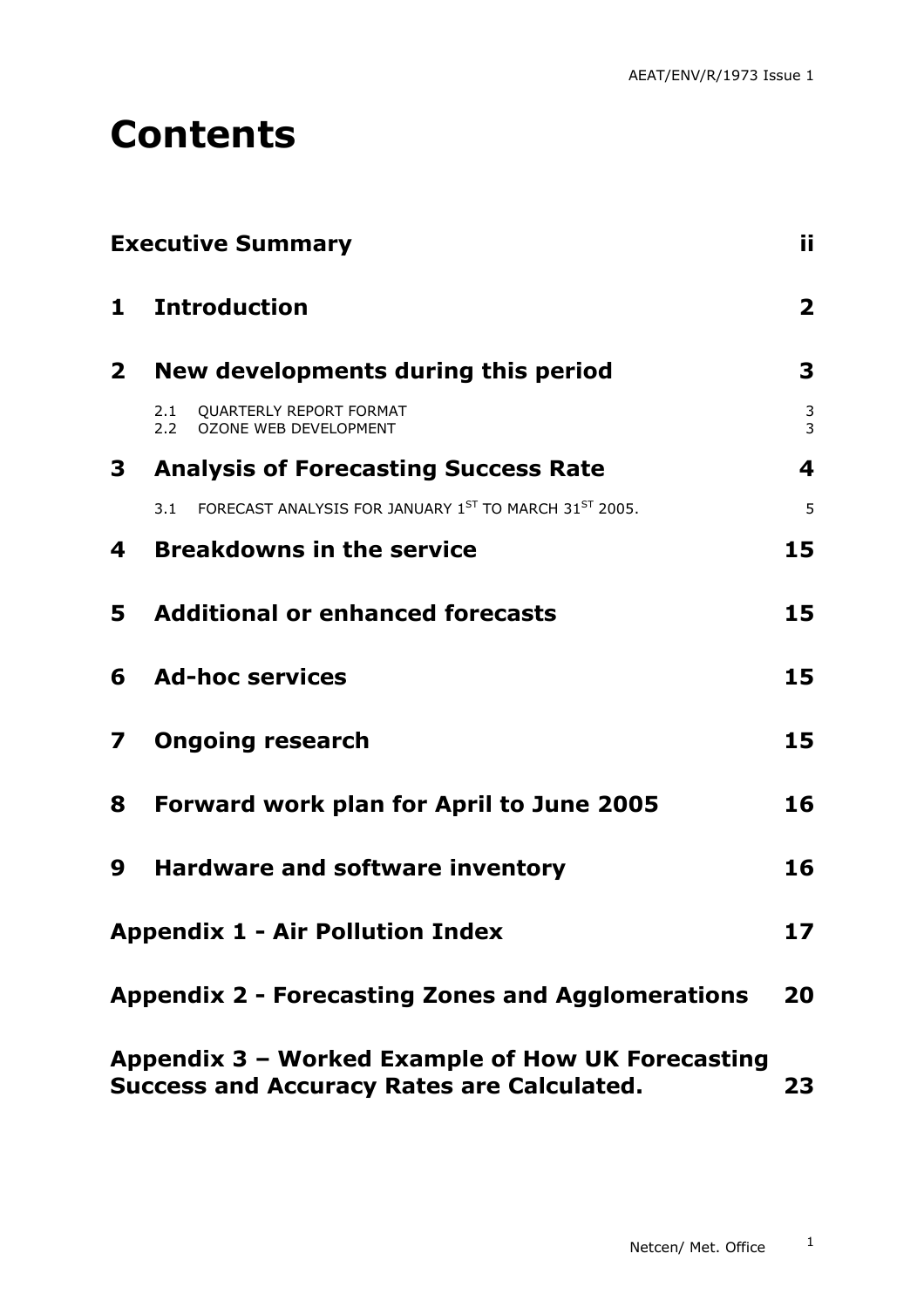# **1 Introduction**

A forecast of the following day's air pollution is prepared every day by Netcen in collaboration with the Met Office. The forecast consists of a prediction of the air pollution descriptor for the worst-case situation in 16 zones and 16 agglomerations over the following 24-hours. Forecasts can be updated and disseminated through Teletext, the World Wide Web and a Freephone telephone number at any time of day, but the most important forecast of the day is the "daily media forecast". This is prepared at 3.00 p.m. for uploading to the internet and Air Quality Communications contractor before 4.00 p.m. each day, and is then included in subsequent air quality bulletins for the BBC, newspapers and many other interested organisations.

This report covers the media forecasts issued between  $1<sup>st</sup>$  January and 31 $<sup>st</sup>$  March 2005. Results from</sup> forecasting models are available each day and are used in constructing the forecast. The forecasters issue predictions for rural, urban background and roadside environments but, for the purposes of this report, these have been combined into a single "worst-case" category.

Twice every week, on Tuesdays and Fridays, we also provide a long-range pollution outlook. This takes the form of a short text message which is emailed to approximately sixty recipients in Defra and other Government Departments, together with the BBC weather forecasters. The outlook is compiled by careful assessment and review of the outputs from our pollution models, which currently run out to 3 days ahead, and by also considering the long-term weather situation.

We continue to provide a quality control system to ensure that the 5-day forecasts provided by the Met. Office to the BBC are consistent with the "daily media forecasts" and long-range pollution outlook provided by Netcen for Defra and the DAs. The BBC requires 5-day air pollution index forecasts for 230 UK towns and cities on their BBC Online service. The quality control work is carried out at around 3.00 p.m. daily, with the forecast updating onto the BBC Online Web site at 4.00 a.m. the following morning.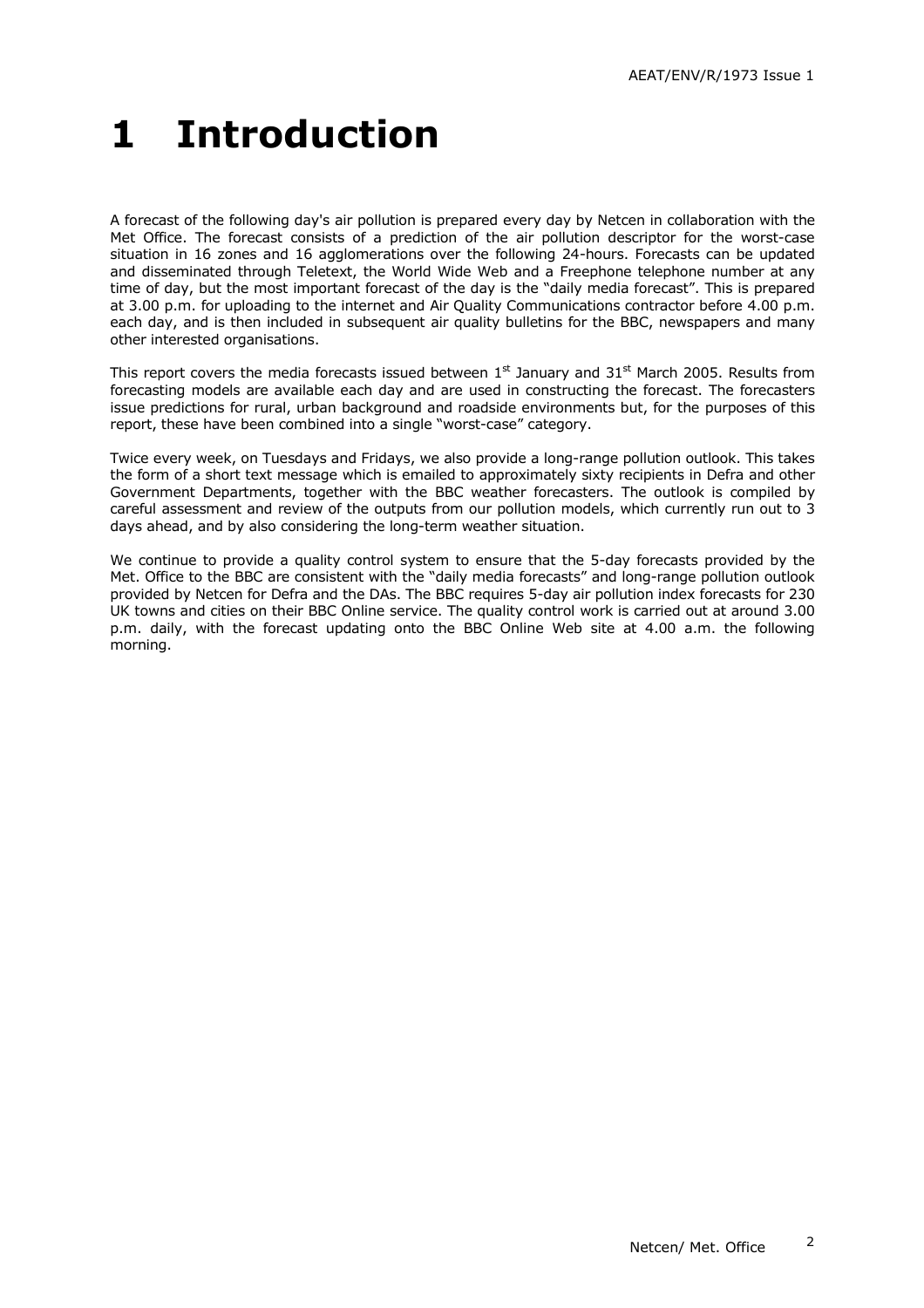## **2 New developments during this period**

### **2.1 QUARTERLY REPORT FORMAT**

An enhanced format for quarterly reports has been agreed with Defra and the Devolved Administrations, including important new features such as:

 $\blacktriangleright$  Clearer explanation of the analysis results.

### **2.2 OZONE WEB DEVELOPMENT**

During this quarter the UK Air Quality Forecasting contract was varied to include development of software needed for the UK to join the Ozone Web near-real time European data exchange system. Work is underway to develop the scripts required to extract the data from the Air Quality Archive every hour and submit via the XML data format to the European Environment Agency. In the next quarter we will report on the testing and implementation of this service.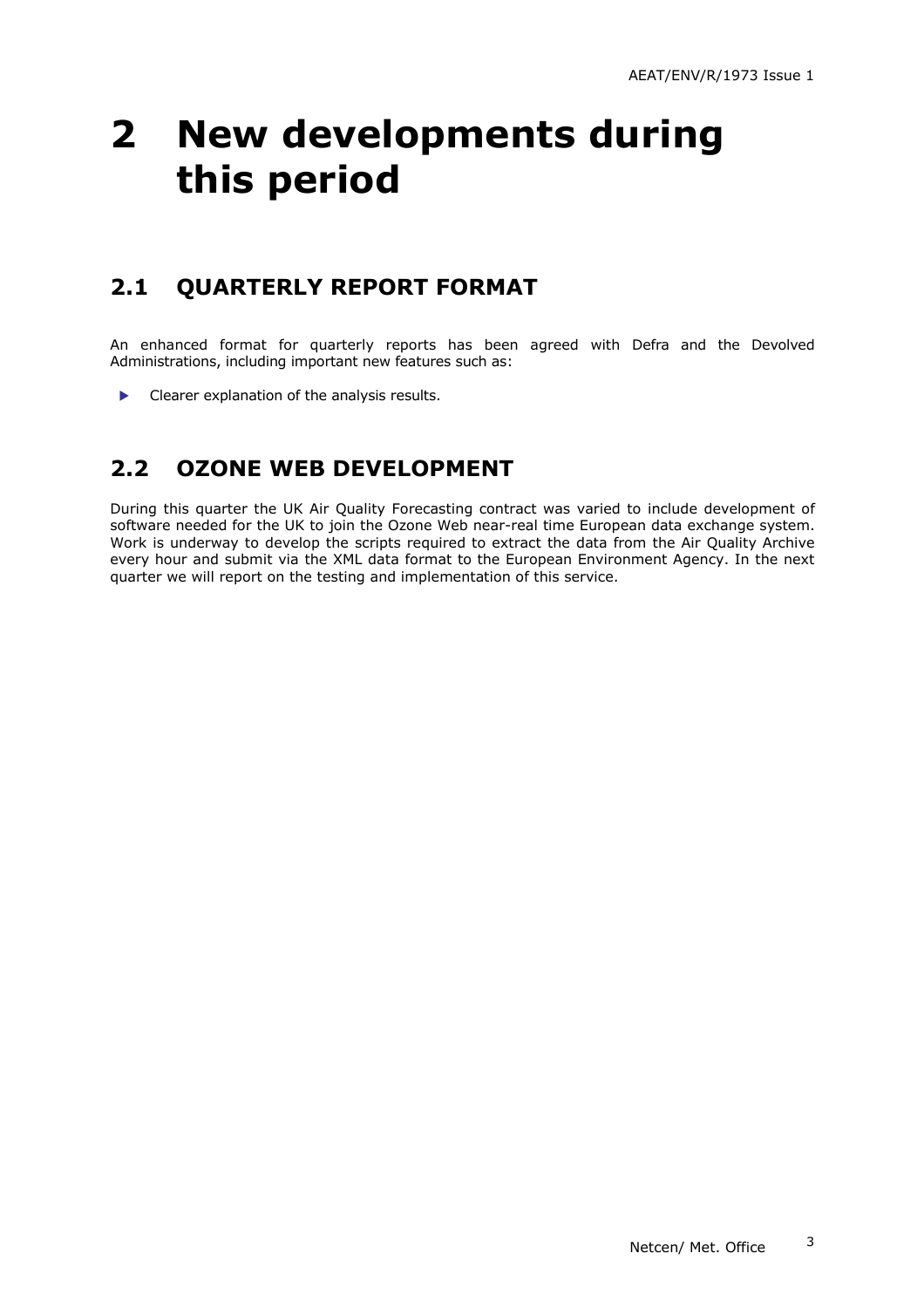# **3 Analysis of Forecasting Success Rate**

Analysis of the forecasting performance is carried out for each of the 16 zones and 16 agglomerations used in the daily forecasting service. Further details of these zones and agglomerations are presented in Appendix 2. Forecasting performance is analysed for a single, general pollutant category rather than for each individual pollutant and has been aligned to the forecasting day (a forecasting day runs from the issue time, generally 3 pm). This analysis of forecasting performance is based on provisional data, as used in the daily forecasting process. Any obviously faulty data have been removed.

The analysis treats situations where the forecast index was within  $\pm 1$  of the measured index as a successful prediction, as this is the target accuracy we aim to obtain in the forecast. Because the calculations of accuracy and success rates are based on a success being  $\pm 1$  of the measured index, it is possible to record rates in excess of 100% rather than 'true' percentages. Appendix 3 shows a worked example of how accuracy and success rates are calculated. Further details of the text descriptions and index code used for the forecasting are given in Appendix 1.

The forecasting success rates for each zone and agglomeration for January - March 2005 are presented in Tables 3.1 (forecasting performance in zones) and 3.2 (forecasting performance in agglomerations) for 'HIGH' days. Table 3.5 provides a summary for each pollutant of the number of days on which HIGH and above pollution was measured, the maximum exceedence concentration and the day and site at which it was recorded. The forecasting performance Tables 3.1 and 3.2 give:

- The number of 'HIGH' days measured in the PROVISIONAL data
- The number of 'HIGH' days forecast
- The number of days with a correct forecast of 'HIGH' air pollution, within an agreement of  $\pm 1$ index value. A HIGH forecast is recorded as correct if air pollution is measured HIGH and the forecast is within  $\pm 1$  index value, or it is forecast HIGH and the measurement is within  $\pm 1$  index value. For example measured index 7 with forecast index 6 counts as correct, as does measured index 6 with forecast index 7.
- The number of days when 'HIGH' air pollution was forecast ('f' in the tables) but not measured ('m') on the following day to within an agreement of 1 index value.
- The number of days when 'HIGH' air pollution was measured ('m') but had not been forecast ('f') to within an agreement of 1 index value.

The two measures of forecasting performance used in this report are the 'success rate' and the 'forecasting accuracy'.

The forecast success rate (%) is calculated as:

(Number of episodes successfully forecast/total number of episodes measured)  $\times$  100

The forecast accuracy (%) is calculated as:

(Number of episodes successfully forecast/[Number of successful forecasts  $+$  number of wrong forecasts]) x 100

The forecasting success rates for 'MODERATE' days or above for each zone and agglomeration are presented in Tables 3.3 (zones) and 3.4 (agglomerations). Table 3.3 and 3.4 give the same information as in Tables 3.1 and 3.2, but summarised for 'MODERATE' days and above.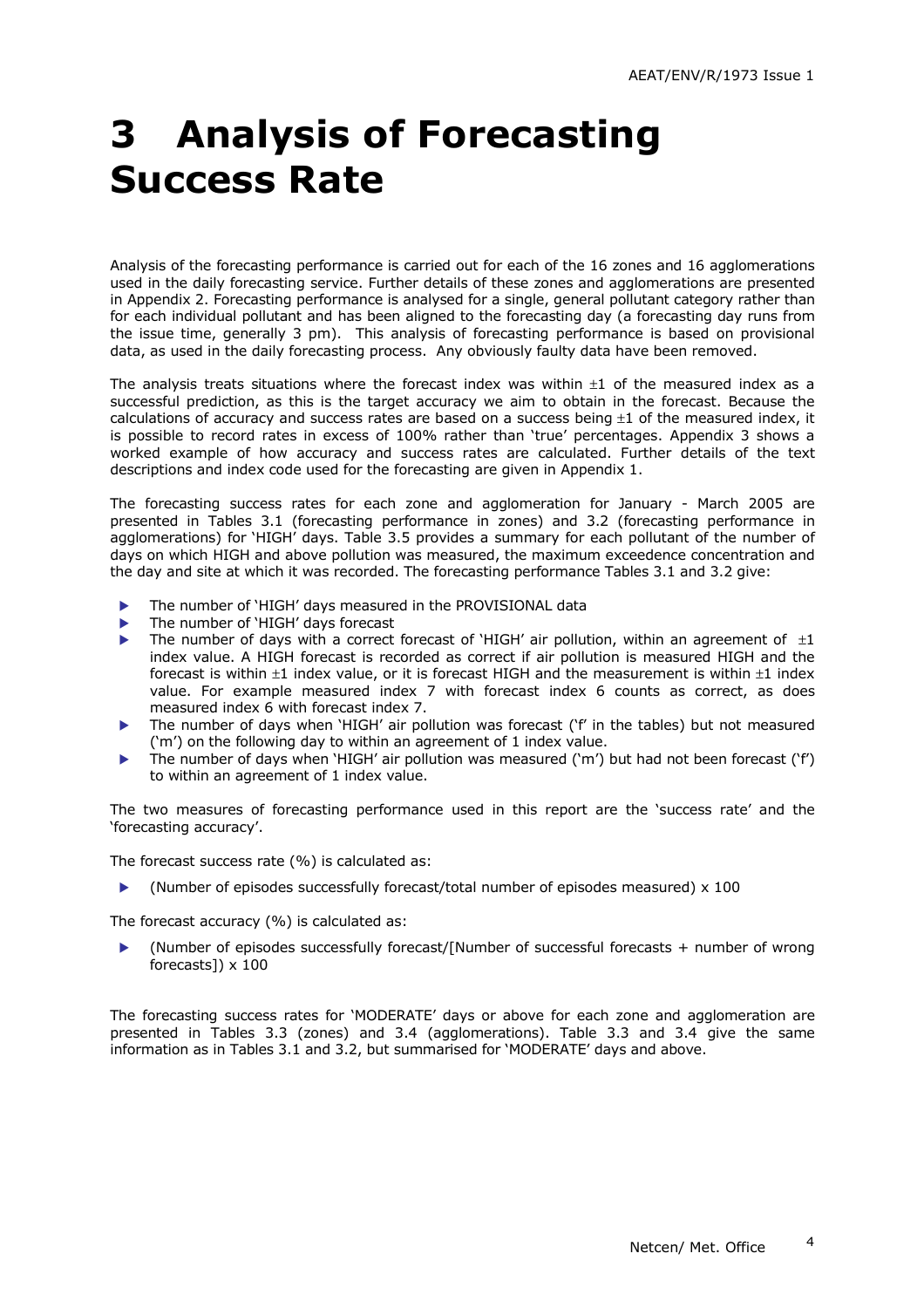### **3.1 FORECAST ANALYSIS FOR JANUARY 1ST TO MARCH 31ST 2005.**

| <b>ZONES</b>    | Central<br>Scotland | Mids | <b>Fast</b> Eastern |     | Greater<br>London Highland | <b>North</b><br>East | <b>North</b><br>East<br>Scotland | Wales.   | North North West Northern Scottish South South South  <br>&<br>Merseyside |     |     |     |     |     |     | Northern Scottish South South South West Yorkshire & Overall |     |
|-----------------|---------------------|------|---------------------|-----|----------------------------|----------------------|----------------------------------|----------|---------------------------------------------------------------------------|-----|-----|-----|-----|-----|-----|--------------------------------------------------------------|-----|
| measured days   | 0                   |      |                     |     |                            |                      | 0                                | 0        |                                                                           |     |     |     |     |     |     |                                                              |     |
| forecasted days |                     |      |                     |     |                            |                      | 0                                | 0        |                                                                           |     |     |     |     |     |     |                                                              |     |
| ok (f and m)    |                     |      |                     |     |                            |                      |                                  | 0        |                                                                           |     |     |     |     |     |     |                                                              |     |
| wrong (f not m) | 0                   |      |                     |     |                            |                      |                                  | 0        |                                                                           |     |     |     |     |     |     |                                                              |     |
| wrong (m not f) |                     |      |                     |     |                            |                      | 0                                | 0        | 0                                                                         |     |     |     |     |     |     |                                                              |     |
| success %       | 100                 | 100  | 100                 | 100 | 100                        | 100                  | 100                              | 100      | 100                                                                       | 100 | 100 | 100 | 100 | 100 | 100 | 100                                                          | 100 |
| accuracy %      |                     |      |                     |     |                            |                      |                                  | $\Omega$ |                                                                           |     |     |     |     |     |     |                                                              |     |

#### **Table 3.1 - Forecast Analysis for UK Zones 'HIGH' band and above \***

#### **Table 3.2 - Forecast Analysis for UK Agglomerations 'HIGH' band and above \***

| AGGLOMERATIONS   Belfast UA   Brighton/Worthing/ |     |               | <b>Bristol UA</b> | Cardiff UA | Edinburgh UA | Glasgow UA | <b>Greater Manchester</b> | Leicester UA | Liverpool UA |
|--------------------------------------------------|-----|---------------|-------------------|------------|--------------|------------|---------------------------|--------------|--------------|
|                                                  |     | Littlehampton |                   |            |              |            | UA                        |              |              |
| measured days                                    |     |               |                   |            |              |            |                           |              |              |
| forecasted days                                  |     |               |                   |            |              |            |                           |              |              |
| ok (f and m)                                     |     |               |                   |            |              |            |                           |              |              |
| wrong (f not m)                                  |     |               |                   |            |              |            |                           |              |              |
| wrong (m not f)                                  |     |               |                   |            |              |            |                           |              |              |
| success %                                        | 100 | 100           | 100               | 100        | 100          | 100        | 100                       | 100          | 100          |
| accuracy %                                       |     |               |                   |            |              |            |                           |              |              |

| <b>AGGLOMERATIONS</b> | Nottingham UA | Portsmouth UA | Sheffield UA | Swansea UA | Tyneside | West Midlands UA | West Yorkshire UA | <b>Overall</b> |
|-----------------------|---------------|---------------|--------------|------------|----------|------------------|-------------------|----------------|
| measured days         |               |               |              |            |          |                  |                   |                |
| forecasted days       |               |               |              |            |          |                  |                   |                |
| ok (f and m)          |               |               |              |            |          |                  |                   |                |
| wrong (f not m)       |               |               |              |            |          |                  |                   |                |
| wrong (m not f)       |               |               |              |            |          |                  |                   |                |
| success %             | 100           | 100           | 100          | 100        | 100      | 100              | 100               | 100            |
| accuracy %            |               |               |              |            |          |                  |                   |                |

**\* All performance statistics are based on provisional data. Obviously incorrect data due to instrumentation faults have been removed from the analyses.** 

 **Please refer to the start of section 3 for an explanation of the derivation of the various statistics, figures >100 % may occur.**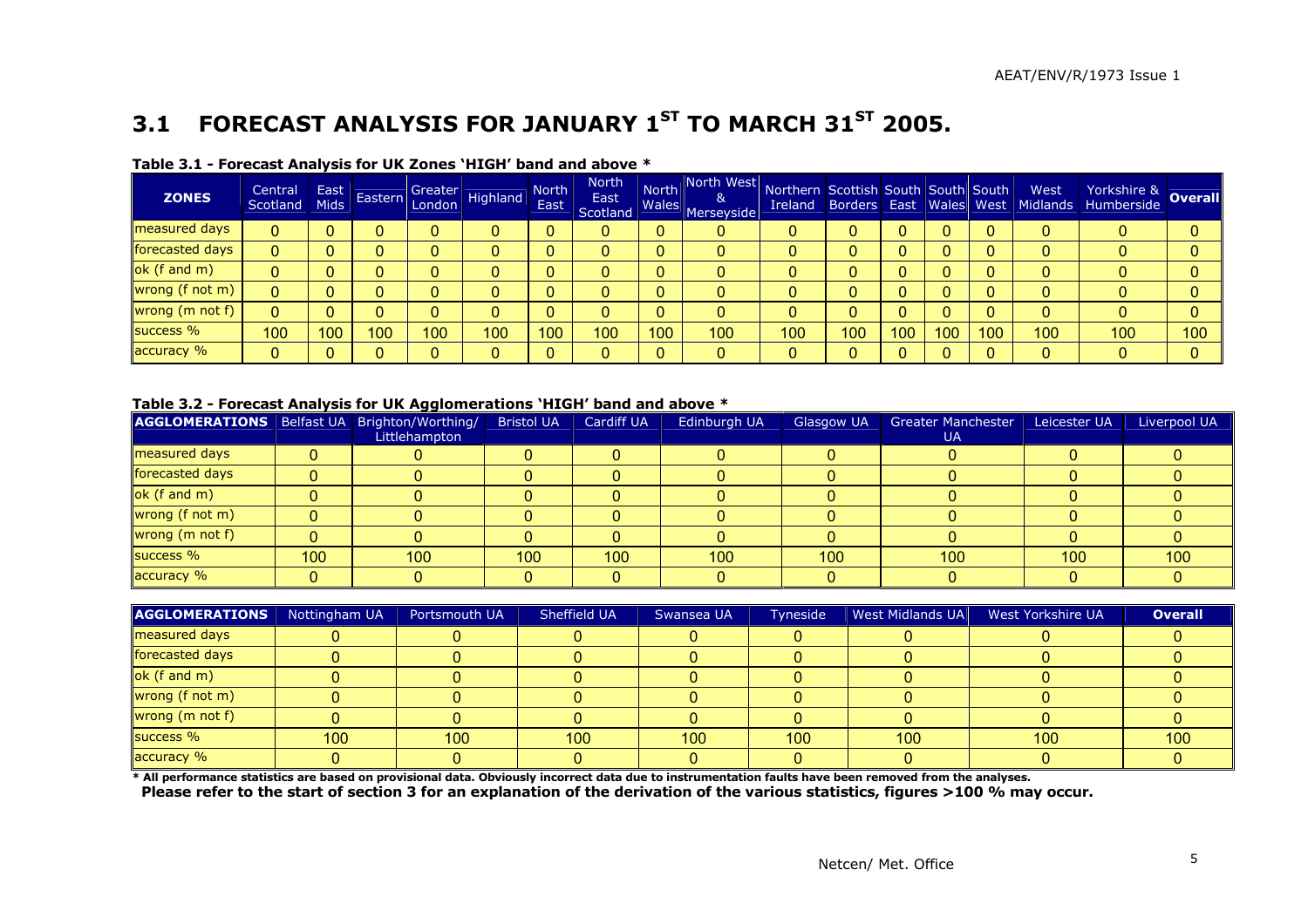| <b>ZONES</b>    | Central<br>Scotland | East<br><b>Mids</b> | Eastern |     | Greater<br>London Highland | <b>North</b><br>East | North<br>East<br><b>Scotland</b> | North<br>Wales, | North West<br>8 <sub>k</sub><br>Merseyside | Northern Scottish South South South | Ireland Borders East Wales West |     |     |         | West<br>Midlands | Yorkshire & Overall<br>Humberside |     |
|-----------------|---------------------|---------------------|---------|-----|----------------------------|----------------------|----------------------------------|-----------------|--------------------------------------------|-------------------------------------|---------------------------------|-----|-----|---------|------------------|-----------------------------------|-----|
| measured days   |                     |                     | 25      | 22  | 26                         |                      | ິ                                | b               |                                            | 10                                  |                                 |     |     | 16      |                  | 10 <sup>°</sup>                   | 136 |
| forecasted days |                     |                     | 14      | 23  | 19                         | 6                    |                                  | 13              |                                            | 12                                  |                                 |     | հ   | 10<br>L | 4                |                                   | 137 |
| ok (f and m)    |                     |                     | 07      | 32  | 30                         | 8                    | O                                | 12              |                                            | 20                                  |                                 | 3   |     |         |                  | 13 <sup>°</sup>                   | 194 |
| wrong (f not m) |                     |                     |         |     |                            |                      | υ                                | $\sim$          |                                            |                                     |                                 |     |     |         |                  |                                   | 18  |
| wrong (m not f) |                     |                     |         | 4   |                            |                      | 0                                | U               |                                            |                                     |                                 |     |     |         |                  |                                   | 14  |
| success %       | 50                  | 100                 | 108     | 145 | 115                        | 114                  | 100                              | 240             | 150                                        | 200                                 | 100                             | 260 | 100 | 106     | 100              | 130                               | 143 |
| accuracy %      | 50                  | 75                  | 87      | 84  | 94                         | 80                   | 100                              | 86              | 100                                        | 95                                  | 100                             | 100 | 50  |         | 50               | 87                                | 86  |

#### **Table 3.3 - Forecast Analysis for UK Zones 'MODERATE' band and above \***

#### **Table 3.4 - Forecast Analysis for UK Agglomerations 'MODERATE' band and above \***

| AGGLOMERATIONS   Belfast UA   Brighton/Worthing/ |     |               | <b>Bristol UA</b> | Cardiff UA | Edinburgh UA | Glasgow UA | <b>Greater Manchester</b> | Leicester UA | Liverpool UA |
|--------------------------------------------------|-----|---------------|-------------------|------------|--------------|------------|---------------------------|--------------|--------------|
|                                                  |     | Littlehampton |                   |            |              |            | UA.                       |              |              |
| measured days                                    |     |               |                   |            |              |            |                           |              |              |
| forecasted days                                  |     |               |                   |            |              |            |                           |              |              |
| ok (f and m)                                     |     |               |                   |            |              |            |                           |              |              |
| wrong (f not m)                                  |     |               |                   |            |              |            |                           |              |              |
| wrong (m not f)                                  |     |               |                   |            |              |            |                           |              |              |
| success %                                        | 100 | 200           | 200               | 100        | 120          | 67         | 167                       | 100          | 100          |
| accuracy %                                       |     | 80            | 50                | 67         | 100          | 50         | 100                       |              | 67           |

| <b>AGGLOMERATIONS</b> | Nottingham UA | Portsmouth UA | Sheffield UA | Swansea UA      | Tyneside | West Midlands UA | West Yorkshire UA | <b>Overall</b> |
|-----------------------|---------------|---------------|--------------|-----------------|----------|------------------|-------------------|----------------|
| measured days         |               |               |              |                 |          |                  |                   | 35             |
| forecasted days       |               |               |              |                 |          |                  |                   | 54             |
| ok (f and m)          |               |               |              |                 |          |                  |                   | 56             |
| wrong (f not m)       |               |               |              |                 |          |                  |                   |                |
| wrong (m not f)       |               |               |              |                 |          |                  |                   |                |
| success %             | 100           | 400           | 300          | 150             | 100      | 150              | 200               | 160            |
| accuracy %            | 50            | 80            | 75           | 90 <sub>o</sub> |          | 86               | 55                | 69             |

**\* All performance statistics are based on provisional data. Obviously incorrect data due to instrumentation faults have been removed from the analyses.** 

**Please refer to the start of section 3 for an explanation of the derivation of the various statistics, figures >100 % may occur.**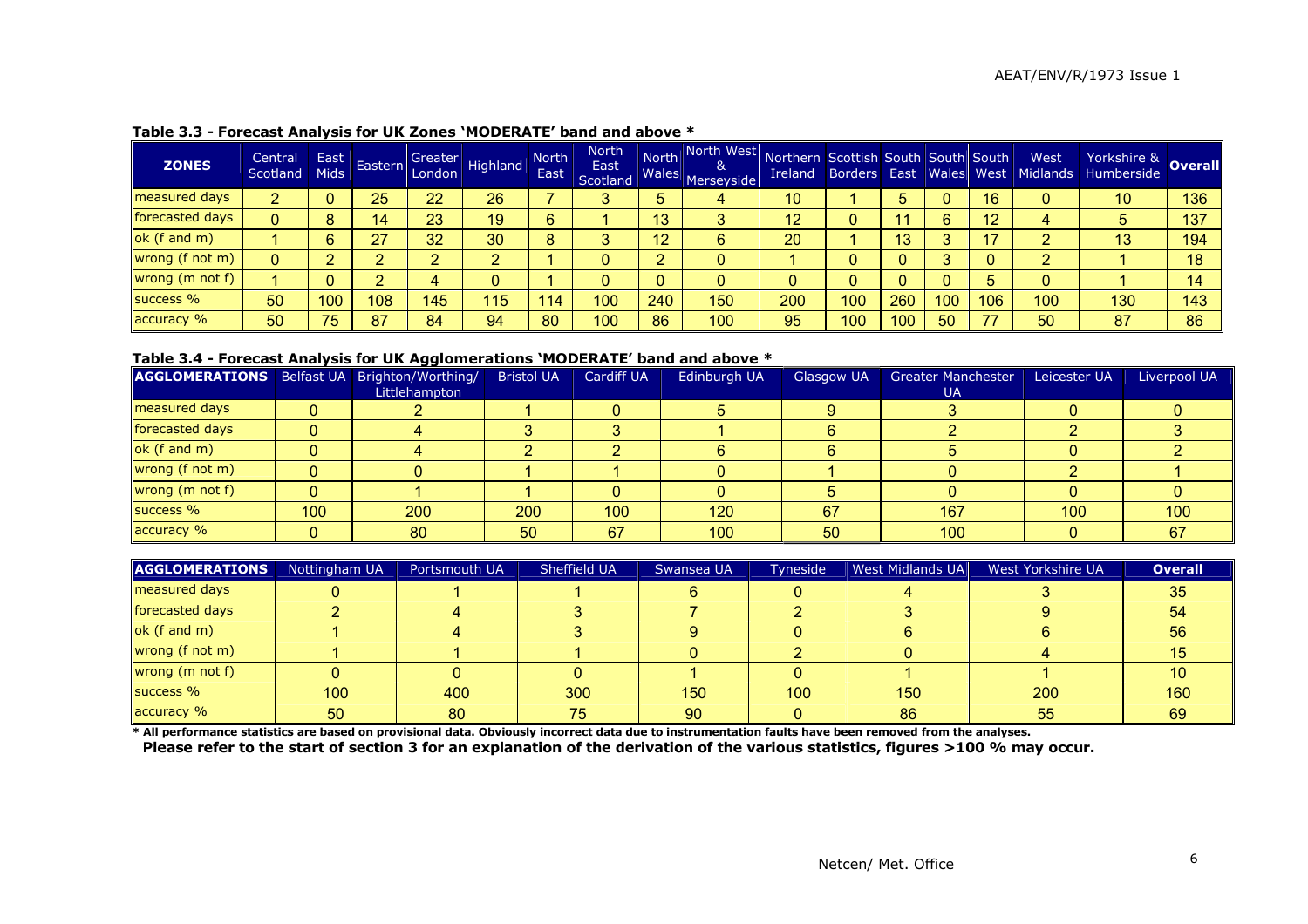| <b>Pollutant</b>         | <b>High</b><br>days | <b>Moder</b><br>ate<br>days | Max.<br>conc.<br>$(\mu g)$<br>$(m^3) *$ | Site with max.<br>conc.              | <b>Zones or</b><br><b>Agglomeration</b>                         | Date of<br>max conc.        | <b>Forecast</b><br><b>SUCCESS</b><br><b>HIGH</b><br>days<br>(%)<br>[no.]<br>incidents] |
|--------------------------|---------------------|-----------------------------|-----------------------------------------|--------------------------------------|-----------------------------------------------------------------|-----------------------------|----------------------------------------------------------------------------------------|
| Ozone                    | $\Omega$            | 35                          | 134                                     | <b>Brighton</b>                      | <b>Brighton UA</b>                                              | 16/03/05                    | N/A<br>[0]                                                                             |
| $PM_{10}$<br>gravimetric | $\Omega$            | 40                          | 92                                      | Port Talbot and<br><b>Scunthorpe</b> | Swansea UA<br>and Yorkshire<br>and<br><b>Humberside</b><br>zone | 12/01/05<br>and<br>22/03/05 | N/A<br>[0]                                                                             |
| NO <sub>2</sub>          | $\mathbf{0}$        | 3                           | 432                                     | Middlesborough                       | <b>North East</b><br>Zone                                       | 11/02/05                    | N/A<br>[0]                                                                             |
| SO <sub>2</sub>          | $\mathbf{0}$        | 3                           | 503                                     | Grangemouth                          | Central<br>Scotland                                             | 28/01/05                    | N/A<br> 0                                                                              |
| C <sub>O</sub>           | $\Omega$            | $\overline{0}$              | 3.3<br>mg/m <sup>3</sup>                | London<br><b>Hackney</b>             | Greater<br><b>London UA</b>                                     | 14/01/05                    | N/A<br>[0]                                                                             |

**Table 3.5 – Summary of episodes January to March 2005 (Based on latest provisional data)** 

\* Maximum concentration relate to 8 hourly running mean or hourly mean for ozone, 24 hour running mean for PM<sub>10</sub>, hourly mean for  $NO<sub>2</sub>$ , 15 minute mean for  $SO<sub>2</sub>$  and 8 hour running mean for CO.

#### **General Observations**

There were no instances of HIGH band pollution measured during this quarter.

MODERATE band PM<sub>10</sub> measurements were seen frequently during the quarter and on 31<sup>st</sup> March twelve sites measured MODERATE levels during settled weather conditions. MODERATE band ozone was seen more frequently in March, with eight sites or more measuring index 4 or above on two separate occasions. Background levels of ozone are generically highest in March and April for the northern hemisphere, accounting for many of the MODERATE levels measured at rural sites. Figure 3.5 illustrates this for the "remote" Mace Head site in Ireland in 2004.

Three MODERATE days were measured for sulphur dioxide and three for nitrogen dioxide, all at various locations.

The London Marylebone Road site measured 18 days of MODERATE band particulate PM10 and one day for NO2.

Figures 3.1 – 3.3 show the trends of pollutants in graphical form. A site-by-site breakdown is given in Figures 3.4a and 3.4b.

#### **O3**

The most significant days for ozone formation over this quarter were  $6<sup>th</sup>$  March (nine MODERATE sites),  $16^{th}$  March (10 sites) and  $19^{th}$  March (6 sites).

The largest proportion by far of sites experiencing MODERATE levels were in rural locations. During March and April background ozone is at its highest, accounting for the majority of these exceedences. The forecasting success rate is inherently good for ozone as these MODERATE levels tend to persist for long periods.

**PM10**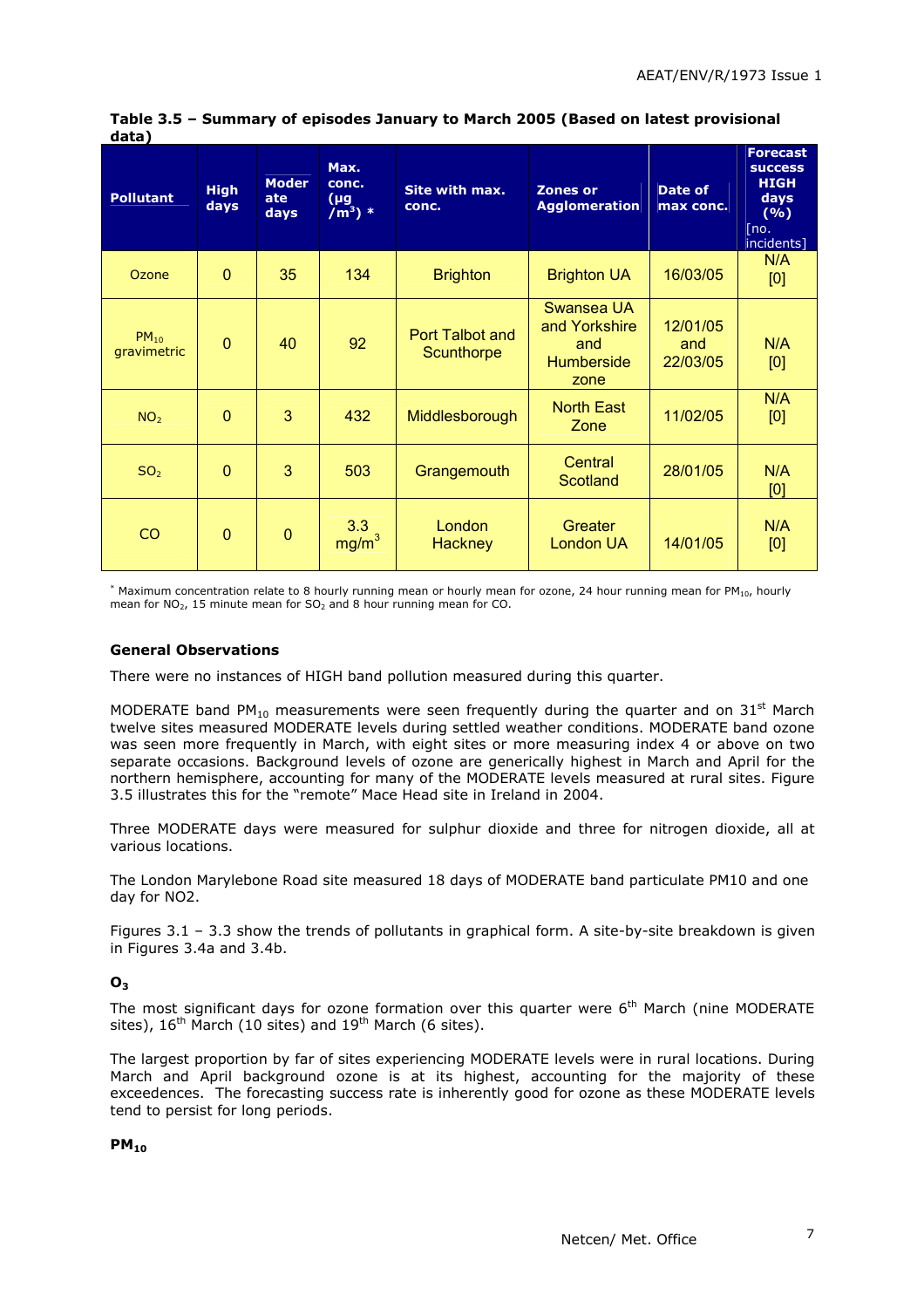The largest number of MODERATE exceedences were experienced at roadside locations (Marylebone Road on 18 days, Camden Kebside on 8 days and Glasgow Kerbside on 12 days) and were likely to be due to a contribution from traffic emissions. 12 sites measured MODERATE levels of  $PM_{10}$  on 31<sup>st</sup> March due to settled weather conditions, which led to poor atmospheric dispersion.  $PM_{10}$  exceedences are often difficult to predict because of their localised nature.

The highest measurement made was 92 ug/m<sup>3</sup> (gravimetric) at jointly Scunthorpe and Port Talbot, both stations situated in industrial areas.

Figure 3.2 shows the trends in  $PM_{10}$  levels over this period.

#### **NO<sub>2</sub>**

Nitrogen dioxide levels rose into the MODERATE band on one occasion at London Marylebone Road (traffic related measurements), Salford Eccles (a localised build up of pollution) and Middlesborough (a localised source).

#### **SO2**

Sulphur dioxide levels did not reach the HIGH band during this period. MODERATE levels were measured at: Grangemouth (network maximum 503 ug/m<sup>3</sup> on 28<sup>th</sup> January and a further measurement of 306 ug/m<sup>3</sup> on the 25<sup>th</sup> January) and Salford Eccles (415 ug/m3 on 24<sup>th</sup> March), likely to be the result of local industrial emissions for all examples.

Figure 3.3 shows the trends in  $SO_2$  levels over this period with  $NO_2$  also included.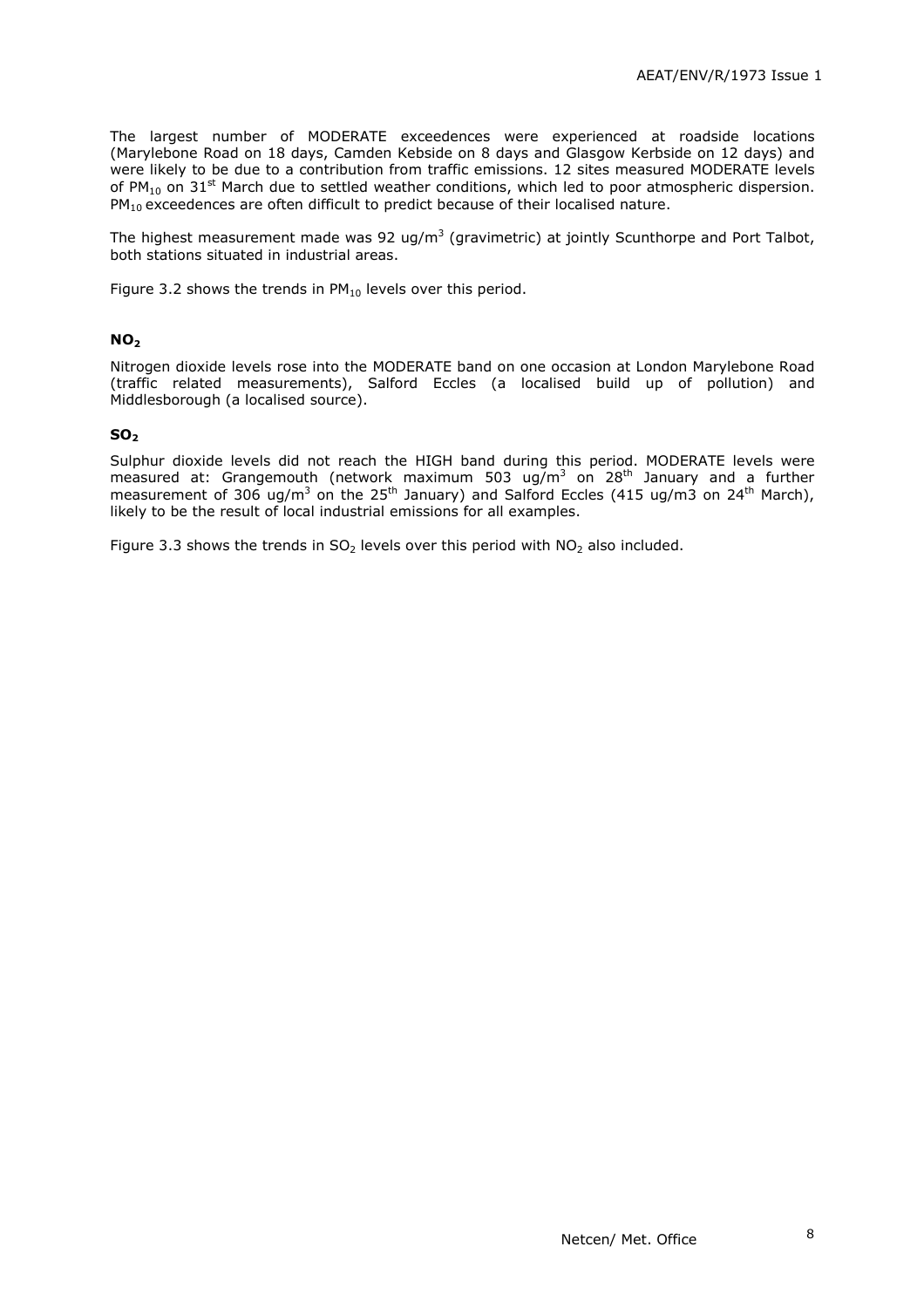AEAT/ENV/R/1973 Issue 1

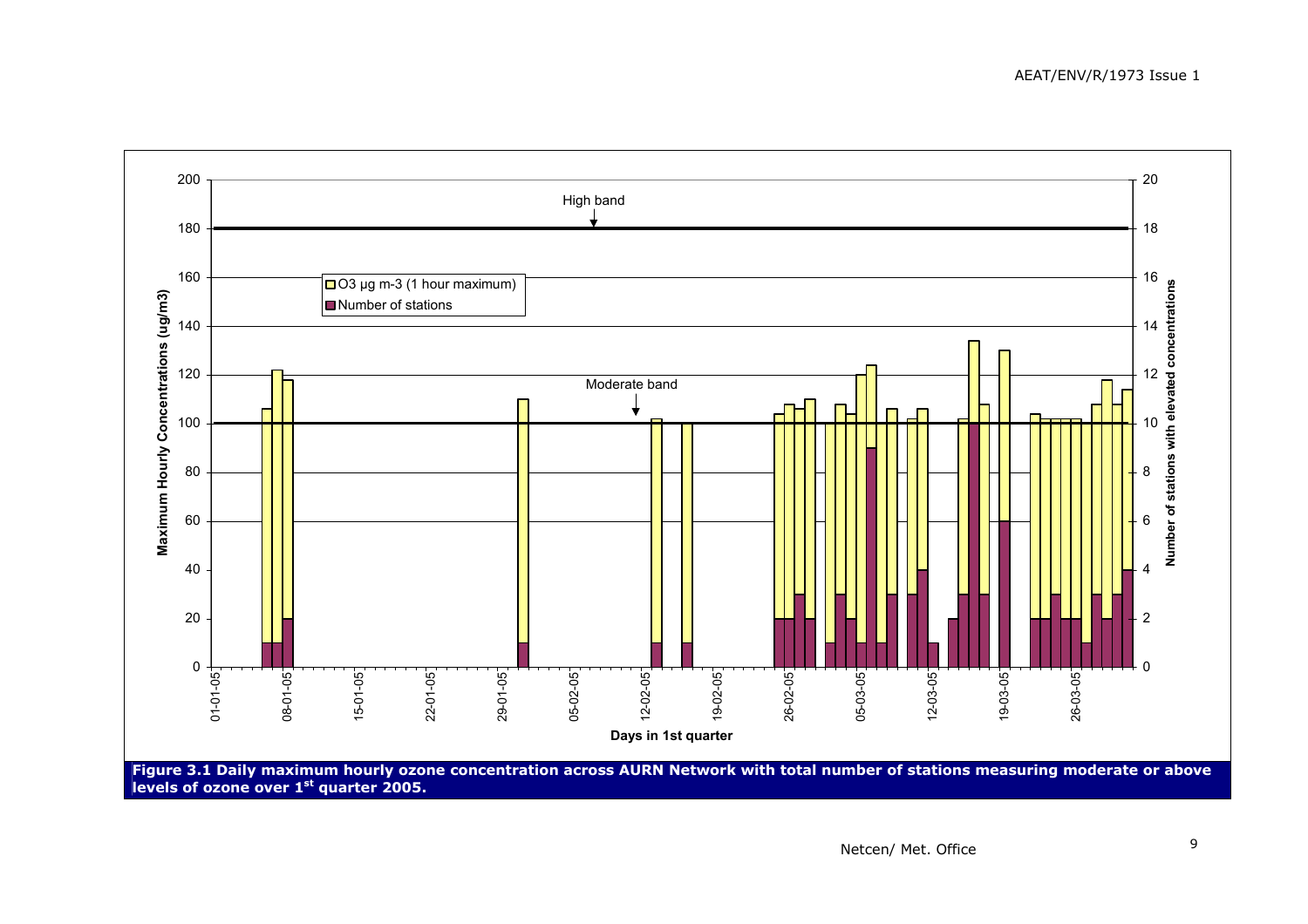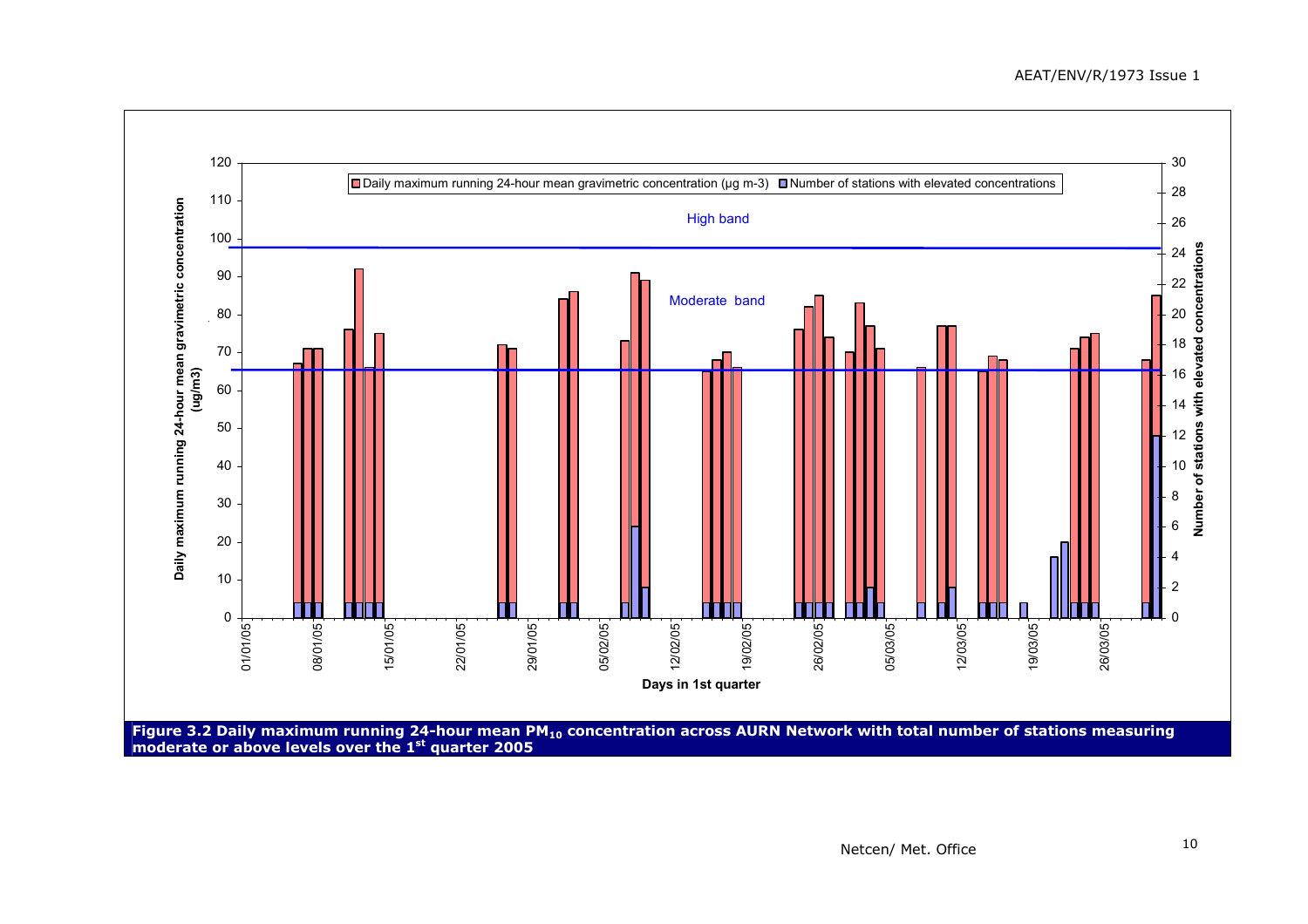

Figure 3.3 Maximum 15 minute average concentrations of SO<sub>2</sub> and hourly average of NO2 across AURN Network with total **number of stations measuring moderate or above levels over the 1st quarter 2005**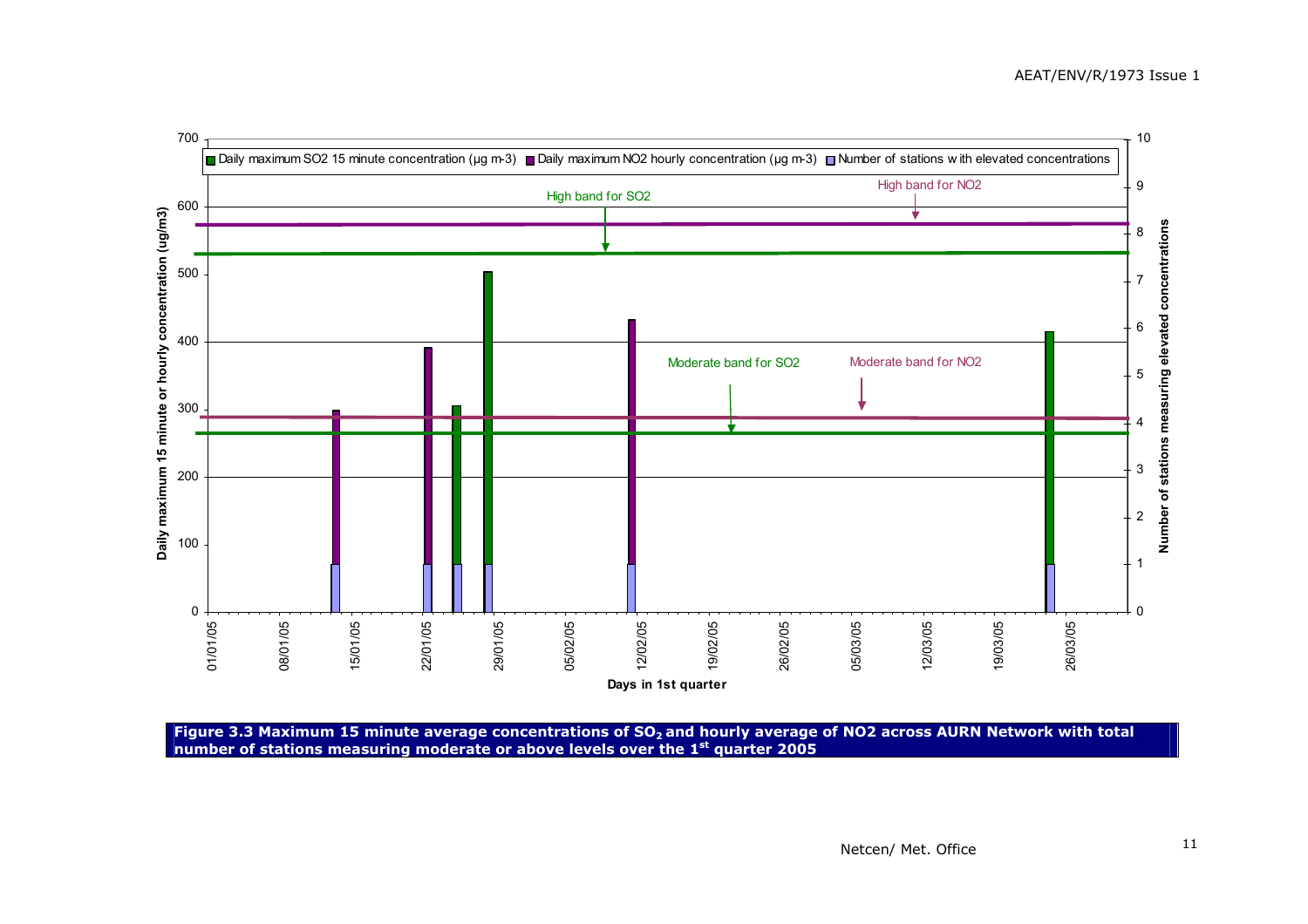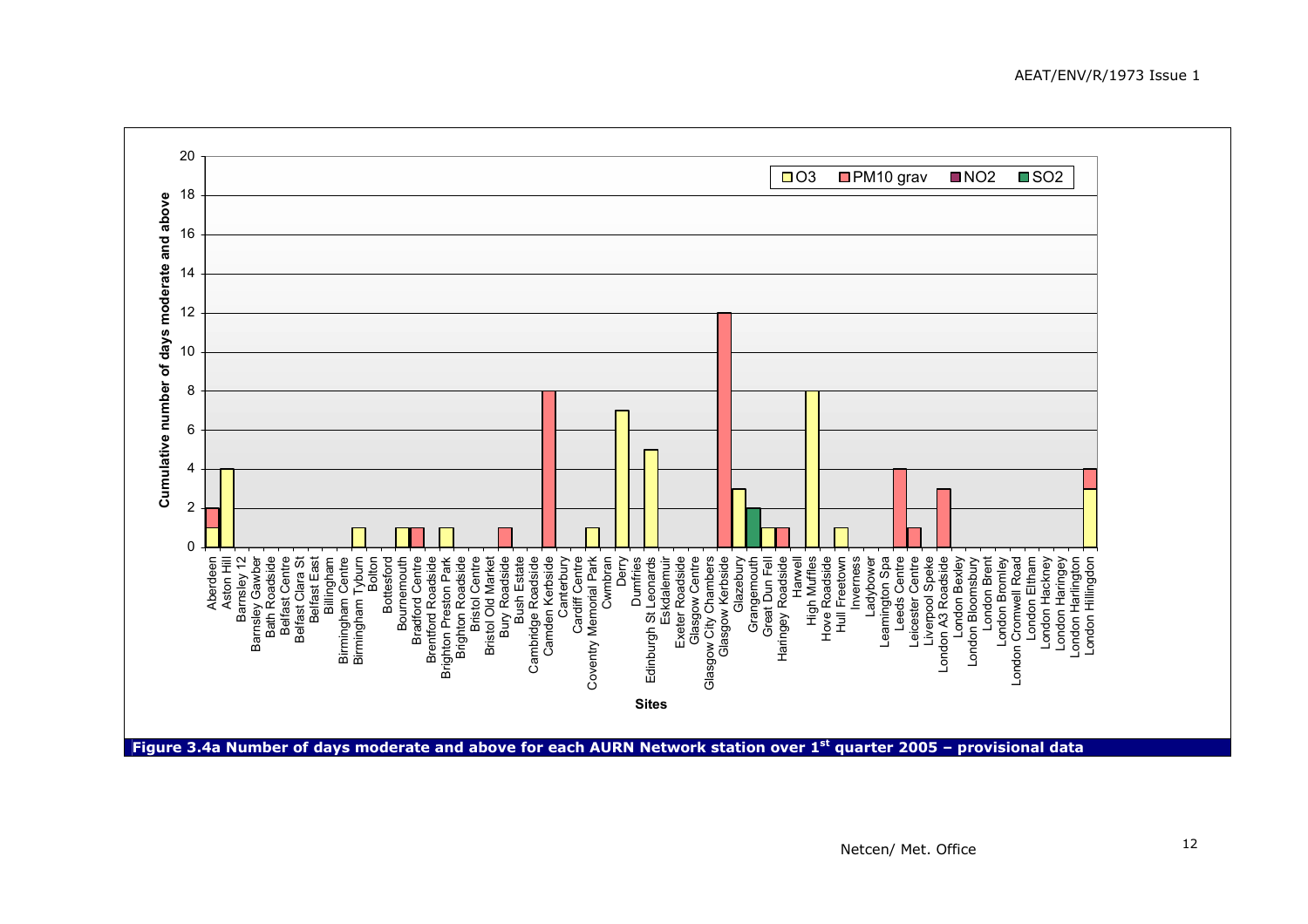

AEAT/ENV/R/1973 Issue 1

**Figure 3.4b Number of days moderate and above for each AURN Network station over 1st quarter 2005 – provisional data**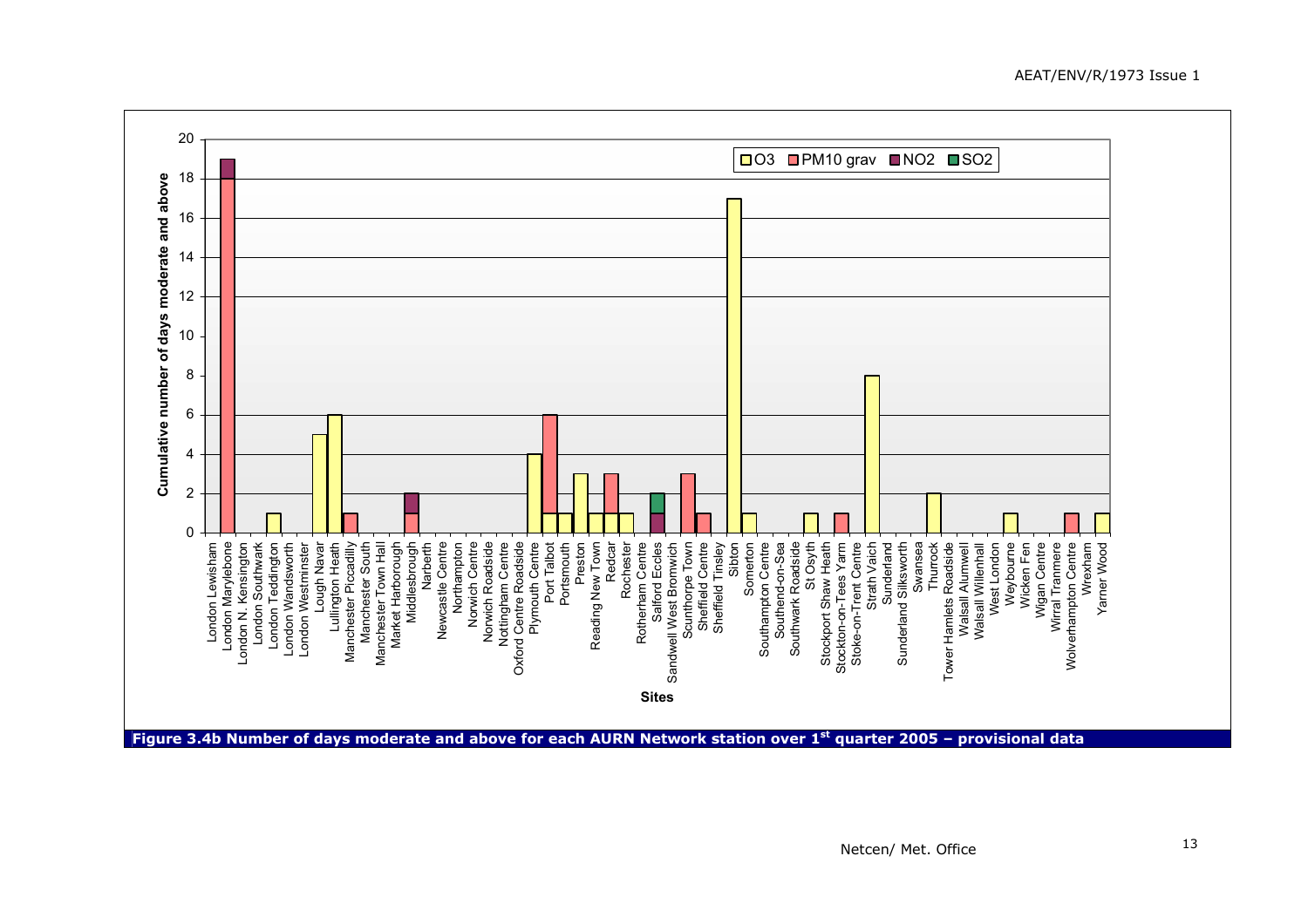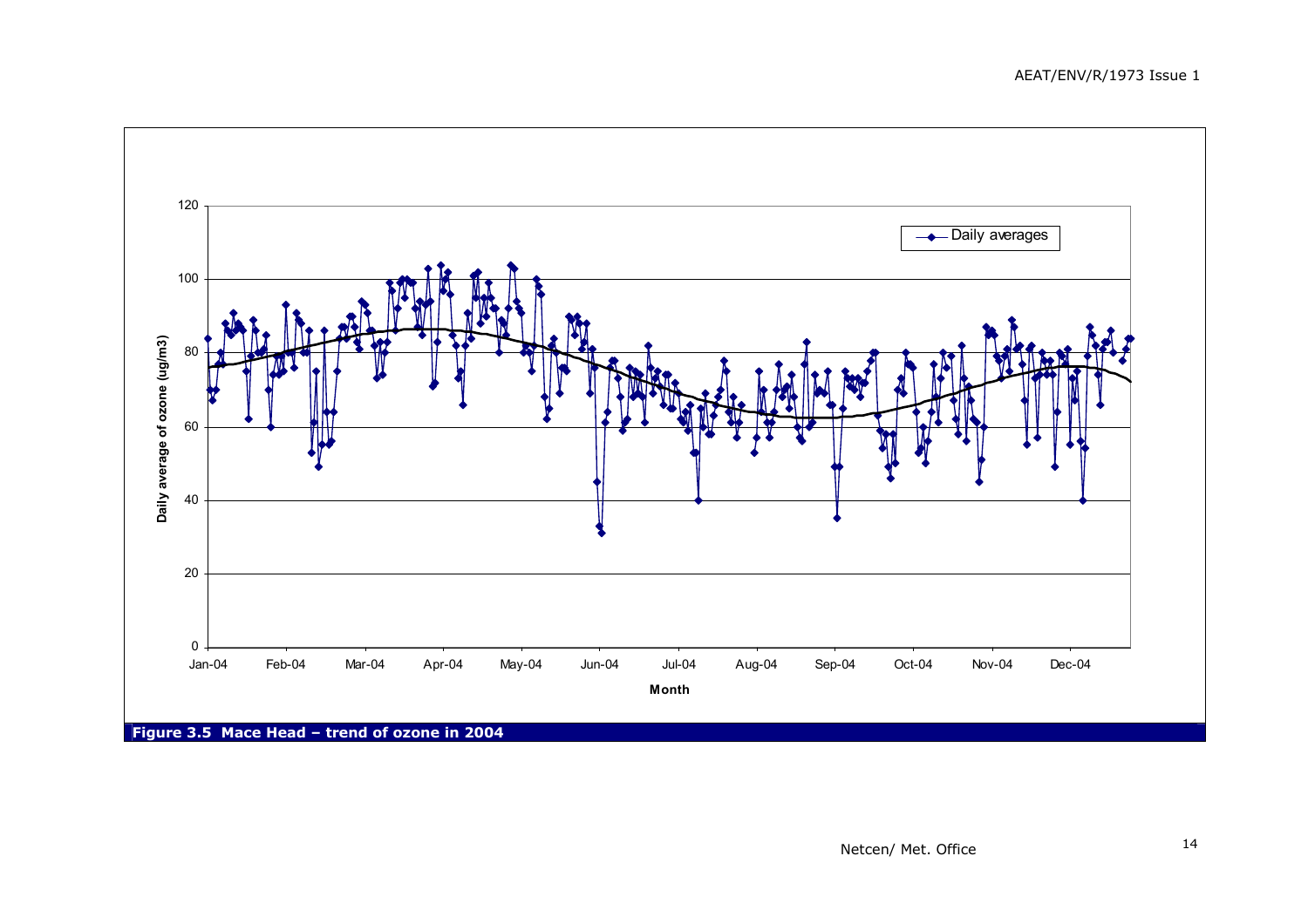## **4 Breakdowns in the service**

All bulletins were successfully delivered to the Air Quality Communications contractor on time. There were no reported breakdowns in the service over this three-month period.

## **5 Additional or enhanced forecasts**

No formal enhanced forecasts can be issued until the format of the enhanced service has been agreed with Defra and the Devolved Administrations.

The air pollution forecast is always re-issued to Teletext, Web and Freephone services at 10.00 local time each day, but will only be updated when the pollution situation is changing.

The bi-weekly air pollution outlooks have continued to be delivered successfully to Defra and other government departments by email on Tuesdays and Fridays.

## **6 Ad-hoc services**

No new ad-hoc reports were issued this period.

The paper on the explosion at the Port Talbot Steel Works in November 2001 was re-circulated for comments prior to being published on the National Air Quality Archive and referenced in the AQEG  $PM_{10}$  report.

# **7 Ongoing research**

Netcen and the Met office will also continue to:

- 1. Investigate ways of using automatic software systems to streamline the activities within the forecasting process, thus allowing forecasters to spend their time more efficiently considering the most accurate forecasts.
- 2. Research the chemistry used in our models, in particular the  $NO<sub>x</sub>$ ->NO<sub>2</sub> conversion used in NAME, and the chemical schemes for secondary  $PM_{10}$  and ozone.
- 3. Improve the NAME model runs that can be used for ad-hoc analyses, in particular with regard to investigating the possible long-range transport of  $PM_{10}$  pollution from forest fires in Russia and the long-range transport of particles from Saharan Dust Storms.
- 4. Improve and update the emissions inventories used in our models.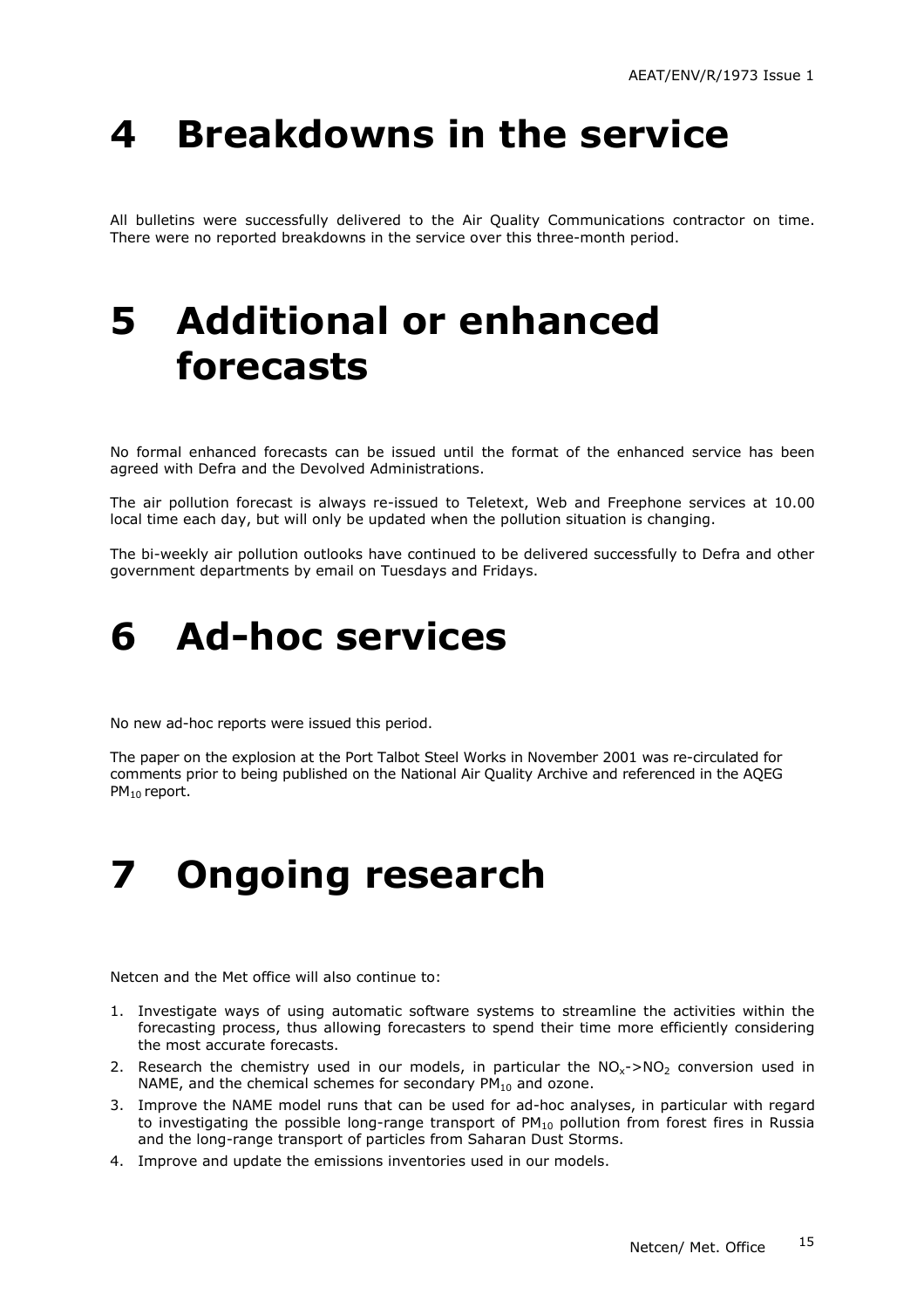## **8 Forward work plan for April to June 2005**

Major tasks include:

- $\triangleright$  Ongoing daily air pollution forecasting activities.
- Ongoing improvements to NAME model, including:
	- o Improved modelling over steep topographical gradients
	- o Higher resolution model runs with reduced statistical noise
	- o Update of emissions inventory used in the model.
- Publication of quarters 1 to 4 2004 reports on the Air Quality Archive Web Site and an annual report for 2004.

## **9 Hardware and software inventory**

Defra and the Devolved Administrations own the code for the ozone and secondary  $PM_{10}$  models, but not the graphical interface for these. Defra and the Devolved Administrations own the software for delivering the air pollution forecast to the Air Quality Communications system. Defra and the Devolved Administrations also own the web pages used to display the forecasts.

No computer hardware being used on this project is currently owned by Defra and the Devolved Administrations.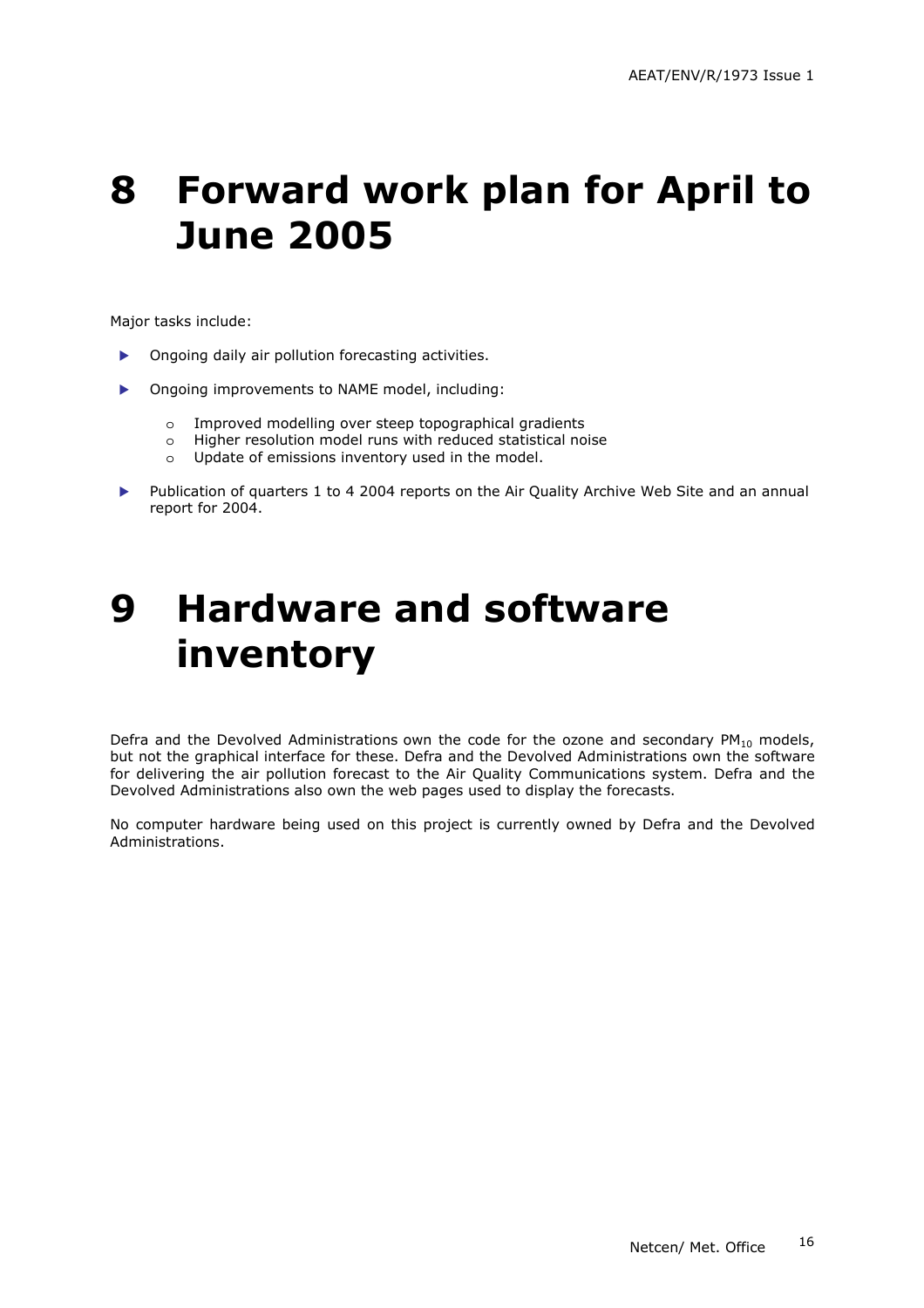# **Appendix 1 - Air Pollution Index**

### **CONTENTS**

1 Table showing the Air Pollution index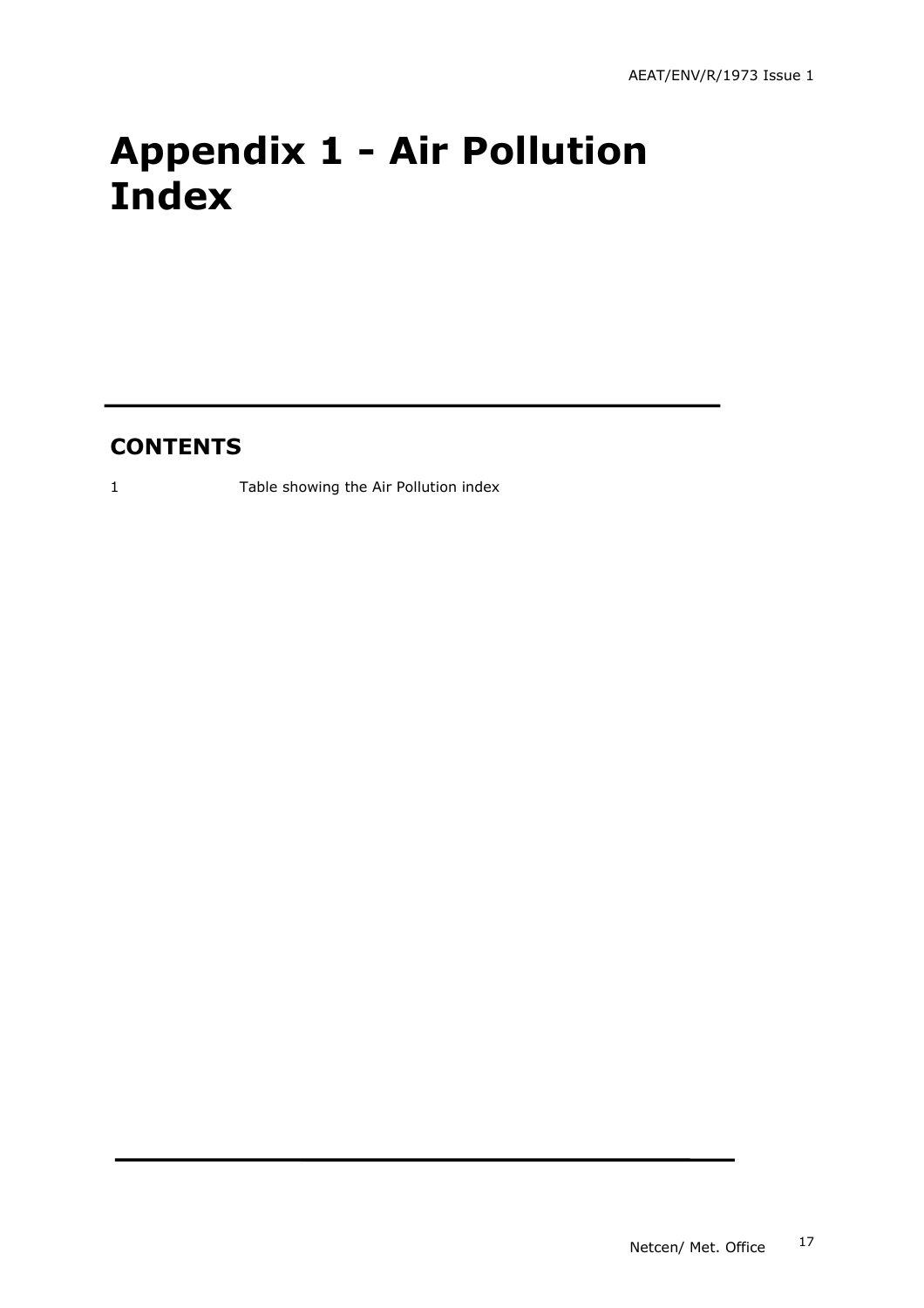### **The UK Air Pollution Indices**

| <b>Old</b><br><b>Banding</b> | <b>Index</b>   | Ozone 8-hourly/<br><b>Hourly mean</b> |                | <b>Nitrogen Dioxide</b><br><b>Hourly Mean</b> |                | <b>Sulphur Dioxide</b><br><b>15-Minute Mean</b> |                | <b>Carbon Monoxide</b><br><b>8-Hour Mean</b> |               | <b>PM<sub>10</sub> Particles</b><br><b>24-Hour Mean</b> |
|------------------------------|----------------|---------------------------------------|----------------|-----------------------------------------------|----------------|-------------------------------------------------|----------------|----------------------------------------------|---------------|---------------------------------------------------------|
|                              |                | $\mu$ gm <sup>-3</sup>                | ppb            | $\mu$ gm <sup>-3</sup>                        | ppb            | $\mu$ gm <sup>-3</sup>                          | ppb            | $mgm^{-3}$                                   | ppm           | gravimetric<br>$\mu$ gm <sup>-3</sup>                   |
| <b>LOW</b>                   |                |                                       |                |                                               |                |                                                 |                |                                              |               |                                                         |
|                              |                | $0 - 32$                              | $0 - 16$       | $0 - 95$                                      | $0 - 49$       | $0 - 88$                                        | $0 - 32$       | $0 - 3.8$                                    | $0.0 - 3.2$   | $0 - 21$                                                |
|                              | 2              | $33 - 66$                             | $17 - 32$      | 96-190                                        | 50-99          | 89-176                                          | $33 - 66$      | $3.9 - 7.6$                                  | $3.3 - 6.6$   | $22 - 42$                                               |
|                              | 3              | 67-99                                 | $33 - 49$      | 191-286                                       | 100-149        | 177-265                                         | 67-99          | $7.7 - 11.5$                                 | $6.7 - 9.9$   | $43 - 64$                                               |
| <b>MODERATE</b>              |                |                                       |                |                                               |                |                                                 |                |                                              |               |                                                         |
|                              | $\overline{4}$ | 100-126                               | $50 - 62$      | 287-381                                       | 150-199        | 266-354                                         | 100-132        | 11.6-13.4                                    | $10.0 - 11.5$ | 65-74                                                   |
|                              | 5              | $127 - 152$                           | $63 - 76$      | $382 - 477$                                   | 200-249        | 355-442                                         | 133-166        | 13.5-15.4                                    | $11.6 - 13.2$ | 75-86                                                   |
|                              | 6              | 153-179                               | $77 - 89$      | 478-572                                       | 250-299        | 443-531                                         | 167-199        | $15.5 - 17.3$                                | $13.3 - 14.9$ | 87-96                                                   |
| <b>HIGH</b>                  |                |                                       |                |                                               |                |                                                 |                |                                              |               |                                                         |
|                              |                | 180-239                               | $90 - 119$     | 573-635                                       | 300-332        | 532-708                                         | 200-266        | $17.4 - 19.2$                                | $15.0 - 16.5$ | $97 - 107$                                              |
|                              | 8              | 240-299                               | 120-149        | 636-700                                       | 333-366        | 709-886                                         | 267-332        | $19.3 - 21.2$                                | $16.6 - 18.2$ | 108-118                                                 |
|                              | 9              | 300-359                               | 150-179        | 701-763                                       | 367-399        | 887-1063                                        | 333-399        | $21.3 - 23.1$                                | 18.3-19.9     | 119-129                                                 |
| <b>VERY HIGH</b>             |                |                                       |                |                                               |                |                                                 |                |                                              |               |                                                         |
|                              | 10             | $\geq 360 \,\text{\mu g m}^{-3}$      | $\geq 180$ ppb | $\geq$ 764 $\mu$ gm <sup>-3</sup>             | $\geq 400$ ppb | $≥1064 \mu$ gm <sup>-3</sup>                    | $\geq 400$ ppb | $\geq$ 23.2 mgm <sup>-3</sup>                | $\geq$ 20 ppm | $\geq$ 130 µgm <sup>-3</sup>                            |

| <b>Old Banding</b> | <b>New Index</b> | <b>Health Descriptor</b>                                                                                                            |  |  |  |  |  |  |
|--------------------|------------------|-------------------------------------------------------------------------------------------------------------------------------------|--|--|--|--|--|--|
| <b>LOW</b>         |                  |                                                                                                                                     |  |  |  |  |  |  |
|                    |                  |                                                                                                                                     |  |  |  |  |  |  |
|                    |                  | Effects are unlikely to be noticed even by individuals who know they are sensitive to air pollutants                                |  |  |  |  |  |  |
|                    |                  |                                                                                                                                     |  |  |  |  |  |  |
| <b>MODERATE</b>    |                  |                                                                                                                                     |  |  |  |  |  |  |
|                    |                  |                                                                                                                                     |  |  |  |  |  |  |
|                    |                  | Mild effects unlikely to require action may be noticed amongst sensitive individuals                                                |  |  |  |  |  |  |
|                    | 6                |                                                                                                                                     |  |  |  |  |  |  |
| <b>HIGH</b>        |                  |                                                                                                                                     |  |  |  |  |  |  |
|                    |                  | Significant effects may be noticed by sensitive individuals and action to avoid or reduce these effects may be needed (e.g.         |  |  |  |  |  |  |
|                    |                  | reducing exposure by spending less time in polluted areas outdoors). Asthmatics will find that their "reliever inhaler is likely to |  |  |  |  |  |  |
|                    | q                | reverse the effects on the lung.                                                                                                    |  |  |  |  |  |  |
| <b>VERY HIGH</b>   |                  |                                                                                                                                     |  |  |  |  |  |  |
|                    | 10 <sup>°</sup>  | The effects on sensitive individuals described for "HIGH" levels of pollution may worsen.                                           |  |  |  |  |  |  |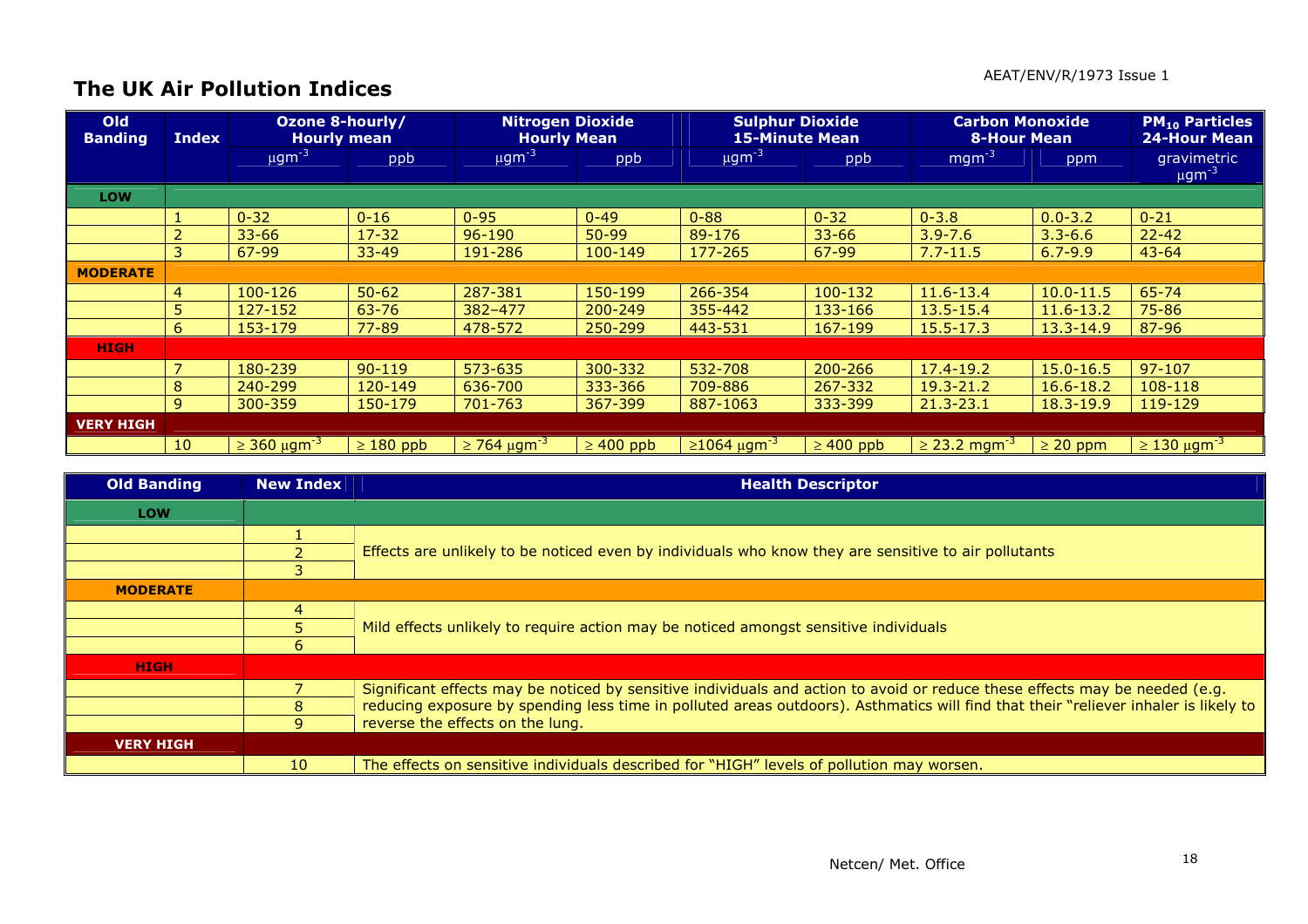AEAT/ENV/R/1973 Issue 1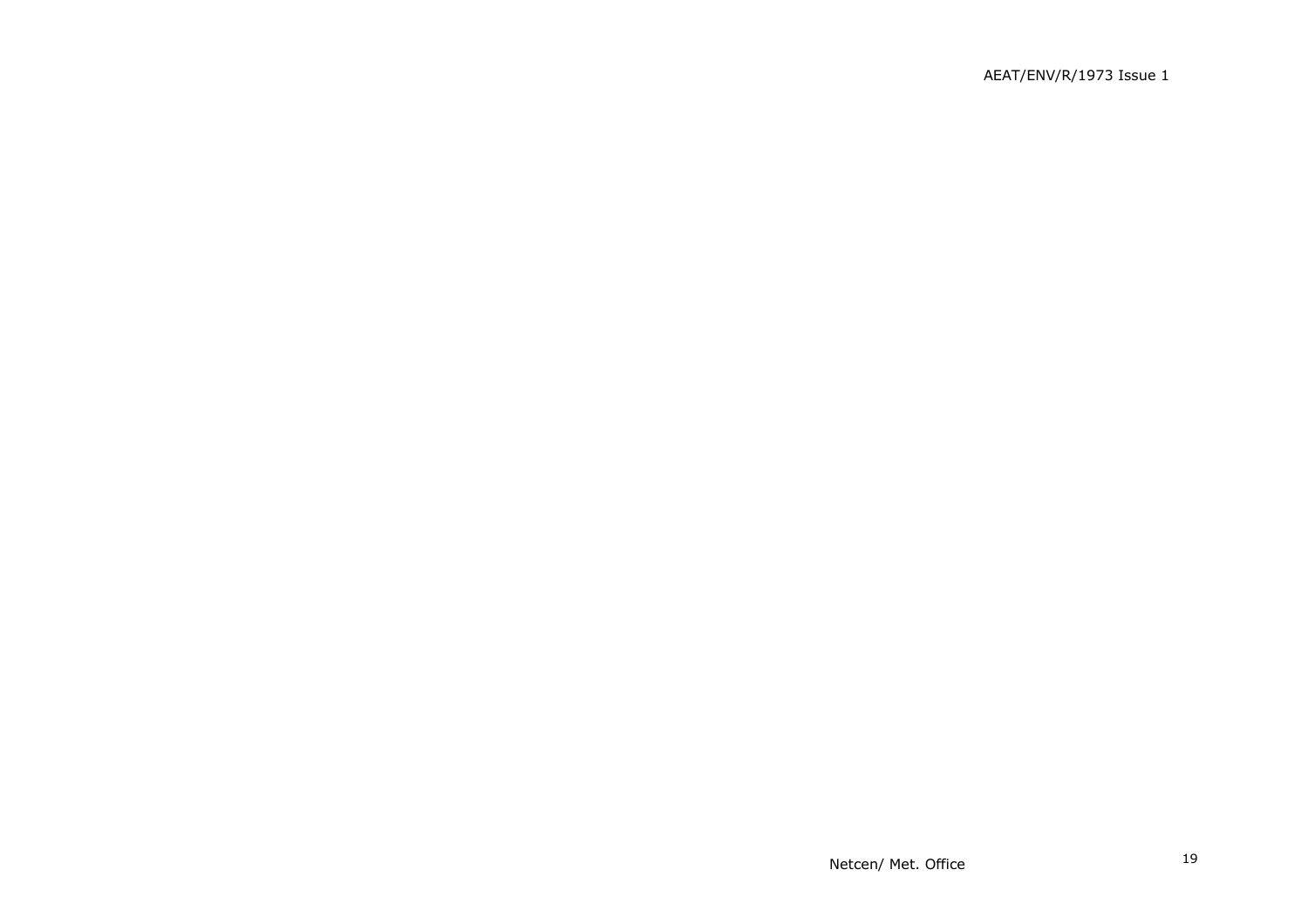# **Appendix 2 - Forecasting Zones and Agglomerations**

### **CONTENTS**

| Table showing the Air Pollution Forecasting Zones and Agglomerations, |
|-----------------------------------------------------------------------|
| together with populations (based on 1991 Census).                     |
| Map of Forecasting Zones and Agglomerations.                          |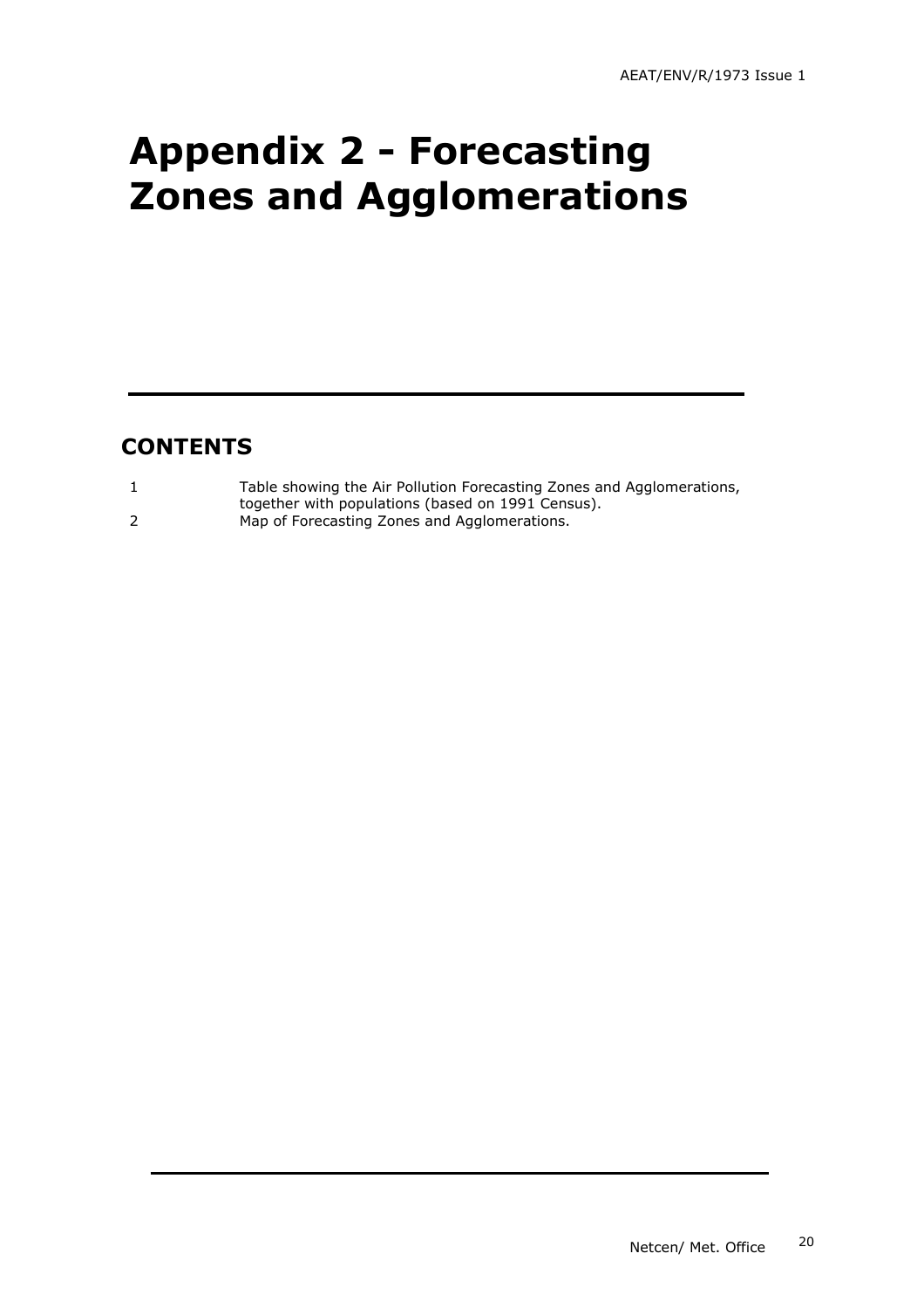#### **Forecasting Zones**

| <b>Zone</b>                      | <b>Population</b> |
|----------------------------------|-------------------|
|                                  |                   |
| <b>East Midlands</b>             | 2923045           |
| <b>Eastern</b>                   | 4788766           |
| <b>Greater London</b>            | 7650944           |
| <b>North East</b>                | 1287979           |
| <b>North West and Merseyside</b> | 2823559           |
| <b>South East</b>                | 3702634           |
| <b>South West</b>                | 3728319           |
| <b>West Midlands</b>             | 2154783           |
| <b>Yorkshire and Humberside</b>  | 2446545           |
|                                  |                   |
| <b>South Wales</b>               | 1544120           |
| <b>North Wales</b>               | 582488            |
|                                  |                   |
| <b>Central Scotland</b>          | 1628460           |
| <b>Highland</b>                  | 364639            |
| <b>North East Scotland</b>       | 933485            |
| <b>Scottish Borders</b>          | 246659            |
|                                  |                   |
| <b>Northern Ireland</b>          | 1101868           |

#### **Forecasting Agglomerations**

| <b>Agglomeration</b>                   | <b>Population</b> |
|----------------------------------------|-------------------|
|                                        |                   |
| <b>Brighton/Worthing/Littlehampton</b> | 437592            |
| <b>Bristol Urban Area</b>              | 522784            |
| Greater Manchester Urban Area          | 2277330           |
| <b>Leicester</b>                       | 416601            |
| <b>Liverpool Urban Area</b>            | 837998            |
| <b>Nottingham Urban Area</b>           | 613726            |
| <b>Portsmouth</b>                      | 409341            |
| <b>Sheffield Urban Area</b>            | 633362            |
| <b>Tyneside</b>                        | 885981            |
| <b>West Midlands Urban Area</b>        | 2296180           |
| West Yorkshire Urban Area              | 1445981           |
|                                        |                   |
| <b>Cardiff</b>                         | 306904            |
| <b>Swansea/Neath/Port Talbot</b>       | 272456            |
|                                        |                   |
| <b>Edinburgh Urban Area</b>            | 416232            |
| <b>Glasgow Urban Area</b>              | 1315544           |
|                                        |                   |
| <b>Belfast</b>                         | 475987            |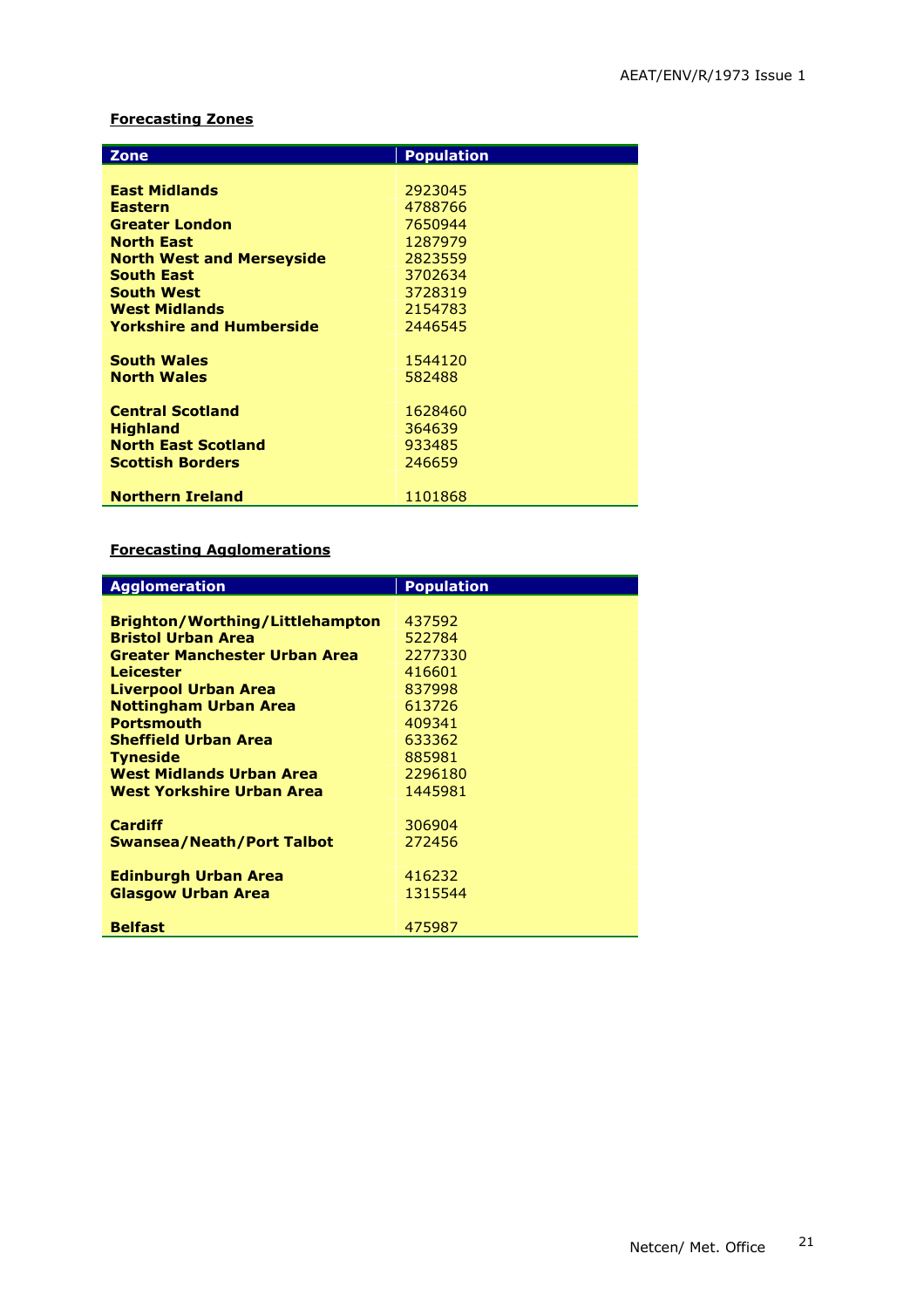

#### **Map of UK forecasting zones and agglomerations**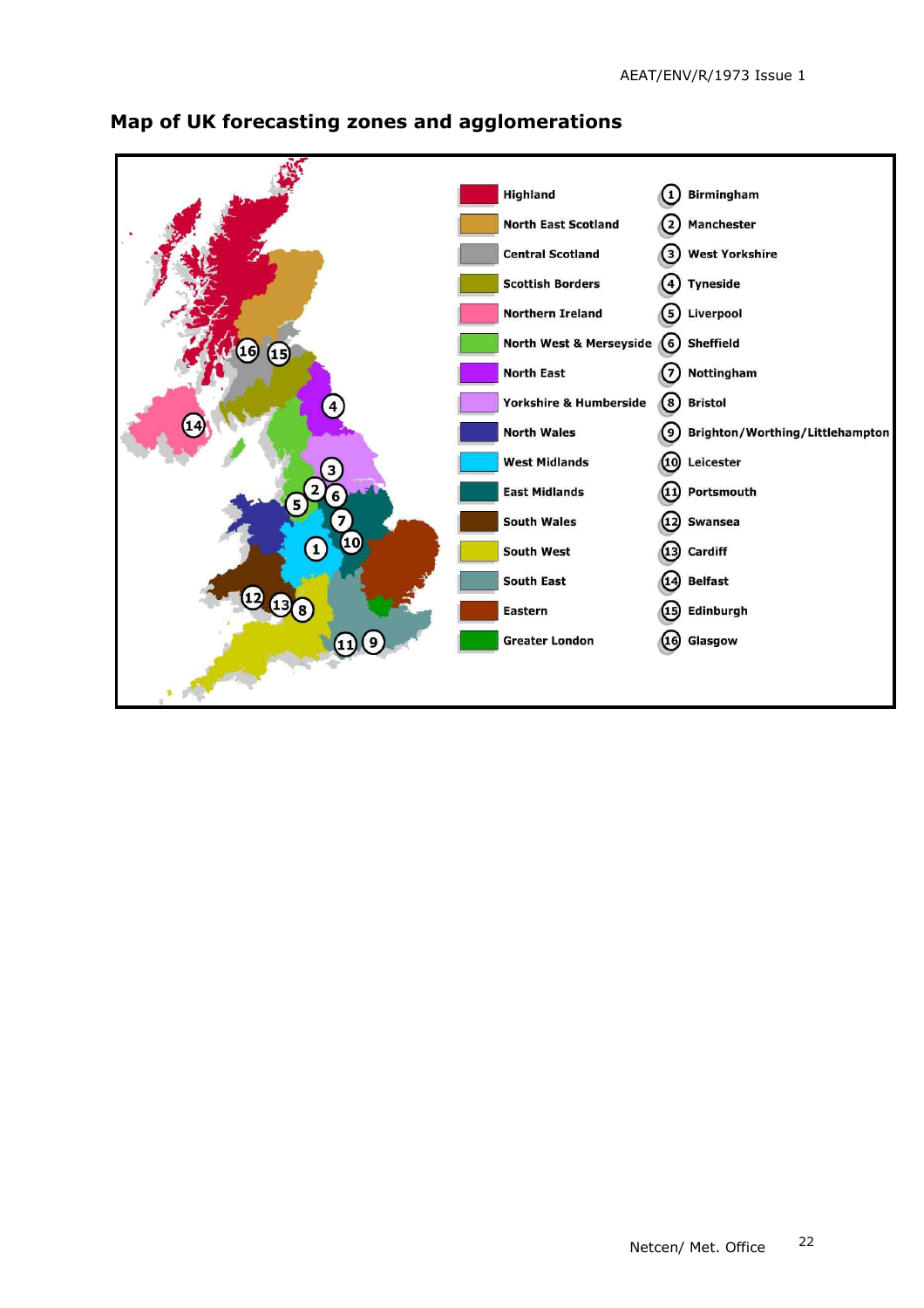### **Appendix 3 – Worked Example of How UK Forecasting Success and Accuracy Rates are Calculated.**

### **CONTENTS**

1 Worked Example